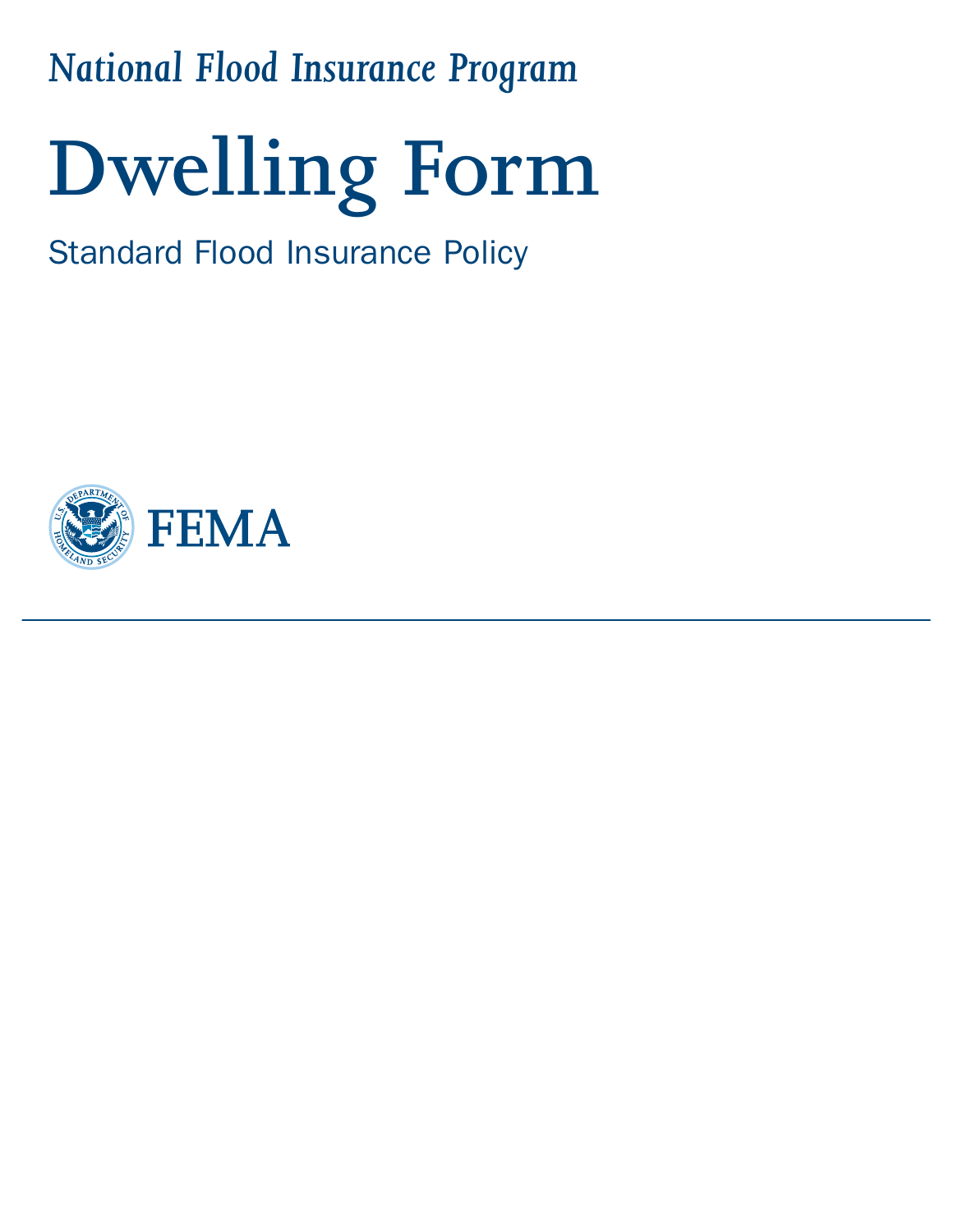# **Summary of Significant Changes, December 31, 2000**

# **1. Section III. Property Covered, A. Coverage A - Building Property, 2.**

Additions and extensions to buildings that are connected by a rigid exterior wall, a solid load-bearing interior wall, a stairway, an elevated walkway, or a roof may be insured as part of the dwelling. At the option of the insured, these extensions and additions may be insured separately. Additions and extensions that are attached to and in contact with the building by means of a common interior wall that is not a solid load-bearing wall are always considered part of the dwelling and cannot be insured separately.

#### **2. Section III. Property Covered, A. Coverage A - Building Property, 3.**

Coverage for detached carports has been eliminated.

# **3. Section III. Property Covered, B. Coverage B - Personal Property 4.**

Coverage has been extended to include coverage for cooking stoves, ranges, or refrigerators belonging to the renter, as well as 10 percent of contents coverage for improvements made by the renter to the building.

# **4. Section III. Property Covered, B. Coverage B - Personal Property, 5.**

Coverage for condominium unit owners has been extended to apply up to 10 percent of the contents coverage for losses to interior walls, floors, and ceilings not covered by the condominium association's master policy.

#### **5. Section III. Property Covered, B. Coverage B - Personal Property, 6. Special Limits**

Coverage for fine arts, collectibles, jewelry, and furs, etc. has been increased to \$2500. Also, personal property used in a business has been added under this extension of coverage.

### **6. Section III. Property Covered, C. Coverage C - Other Coverages, 2.a. & b.**

Coverage for the two loss avoidance measures (sandbagging and relocation of property to protect it from flood or the imminent danger of flood) has been increased to \$1,000 for each.

# **7. Section IV. Property Not Covered, 5.a. & b.**

Coverage has been changed to pay for losses to selfpropelled vehicles used to service the described location or designed to assist handicapped persons provided that the vehicles are in a building at the described location.

# **8. Section IV. Property Not Covered, 7.**

Coverage is now specifically excluded for scrip and stored value cards.

# **9. Section IV. Property Not Covered, 14.**

Coverage for swimming pools, hot tubs and spas (that are not bathroom hot tubs or spas), and their equipment is now excluded.

# **10. Section V. Exclusions, B.1. & 2**

The explanation of when coverage begins as it relates to a loss in progress has been simplified.

# **11. Section V. Exclusions, C.**

Coverage has been clarified to pay for losses from land subsidence under certain circumstances. Subsidence of land along a lake shore or similar body of water which results from the erosion or undermining of the shoreline caused by waves or currents of water exceeding cyclical levels that result in a flood continues to be covered. All other land subsidence is now excluded.

# **12. Section V. Exclusions, D.4.b.(3)**

Coverage is now excluded for water, moisture, mildew, or mold damage caused by the policyholder's failure to inspect and maintain the insured property after the flood waters recede.

# **13. Section V. Exclusions, D.6.**

Coverage is now added for damage from the pressure of water against the insured structure with the requirement that there be a flood in the area and the flood is the proximate cause of damage from the pressure of water against the insured structure.

# **14. Section V. Exclusions, F.**

An exclusion for the cost of testing for or monitoring of pollutants unless it is required by law or ordinance has .<br>been added.

# **15. Section VII. General Conditions, G. Reduction and Reformation of Coverage, 2.a.(2)**

If it is discovered before a claim occurs that there is incomplete rating information, the policyholder has 60 days to submit the missing rating information. Otherwise, the coverage is limited to the amount of coverage that can be purchased for the premium originally received and can only be increased by an endorsement that is subject to the appropriate waiting period (currently 30 days).

# **16. Section VII. General Conditions, V. Loss Settlement, 3. Special Loss Settlement, b.(1)**

Coverage for a manufactured or mobile home or a travel trailer eligible for replacement cost coverage is limited to 1.5 times its actual cash value.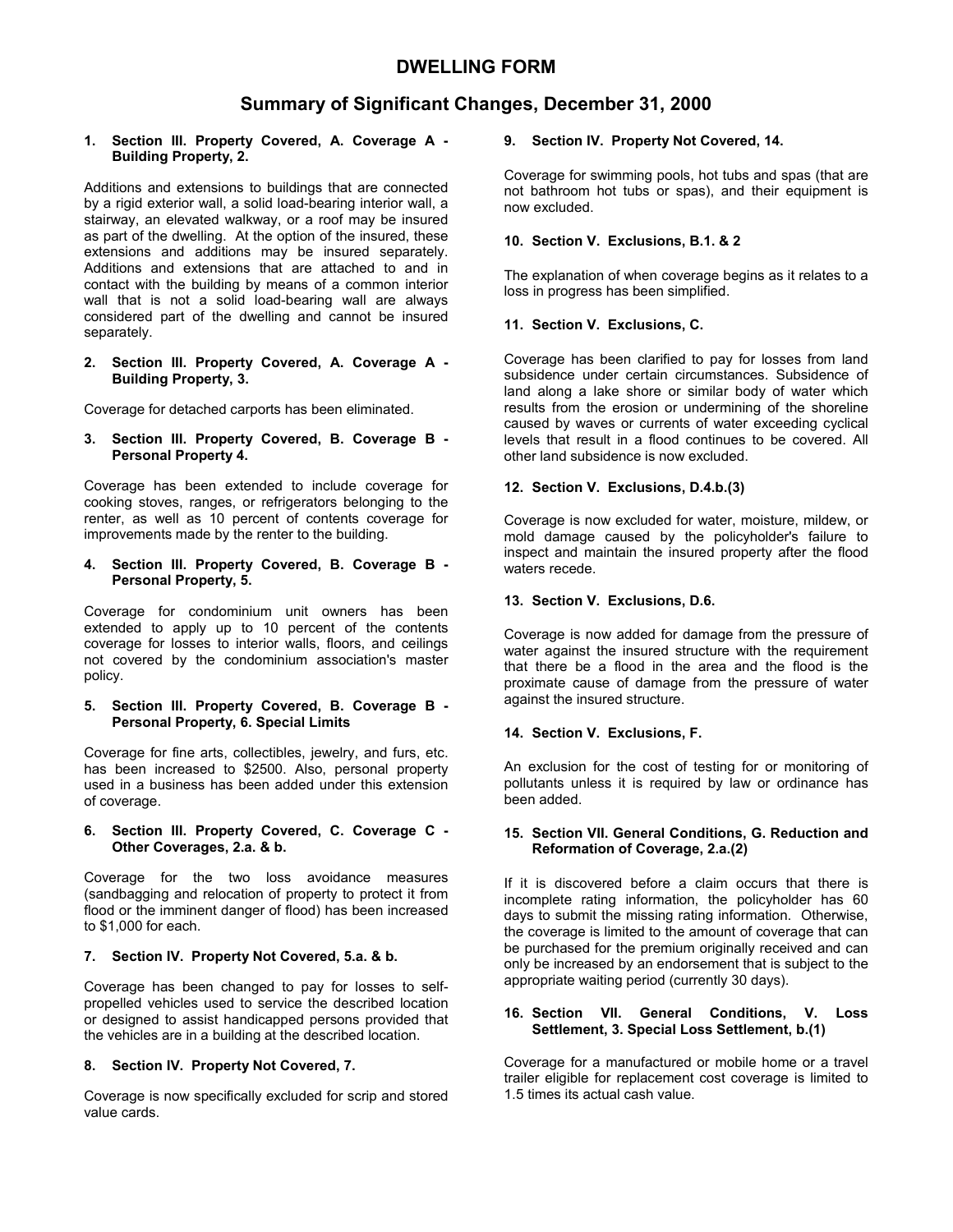# FEDERAL EMERGENCY MANAGEMENT AGENCY NATIONAL FLOOD INSURANCE PROGRAM

# STANDARD FLOOD INSURANCE POLICY

# **DWELLING FORM**

PLEASE READ THE POLICY CAREFULLY. THE FLOOD INSURANCE PROVIDED IS SUBJECT TO LIMITATIONS, RESTRICTIONS, AND EXCLUSIONS.

THIS POLICY COVERS ONLY:

- 1. A NON-CONDOMINIUM RESIDENTIAL BUILDING DESIGNED FOR PRINCIPAL USE AS A DWELLING PLACE FOR ONE TO FOUR FAMILIES, OR
- 2. A SINGLE-FAMILY DWELLING UNIT IN A CONDOMINIUM BUILDING.

# **I. AGREEMENT**

The Federal Emergency Management Agency (FEMA) provides flood insurance under the terms of the National Flood Insurance Act of 1968 and its amendments, and Title 44 of the Code of Federal Regulations (CFR).

We will pay you for **direct physical loss by or from flood** to your insured property if you:

**1.** Have paid the correct premium;

- **2.** Comply with all terms and conditions of this **policy**; and
- **3.** Have furnished accurate information and statements.

We have the right to review the information you give us at any time and to revise your **policy** based on our review.

# **II. DEFINITIONS**

**A.** In this **policy**, "you" and "your" refer to the insured(s) shown on the **Declarations Page** of this **policy** and your spouse, if a resident of the same household. "Insured(s)" includes: Any mortgagee and loss payee named in the **Application** and **Declarations Page**, as well as any other mortgagee or loss payee determined to exist at the time of loss in the order of precedence. "We," "us," and "our" refer to the insurer.

Some definitions are complex because they are provided as they appear in the law or regulations, or result from court cases. The precise definitions are intended to protect you.

**Flood**, as used in this flood insurance **policy**, means:

- **1.** A general and temporary condition of partial or complete inundation of two or more acres of normally dry land area or of two or more properties (at least one of which is your property) from:
	- **a.** Overflow of inland or tidal waters;
	- **b.** Unusual and rapid accumulation or runoff of surface waters from any source;
	- **c. Mudflow**.
- **2.** Collapse or subsidence of land along the shore of a lake or similar body of water as a result of erosion or undermining caused by waves or currents of water exceeding anticipated cyclical levels that result in a **flood** as defined in **A.1.a**. above.
- **B.** The following are the other key definitions that we use in this **policy**:
- **1. Act.** The National Flood Insurance Act of 1968 and any amendments to it.
- **2. Actual Cash Value.** The cost to replace an insured item of property at the time of loss, less the value of its physical depreciation.
- **3. Application.** The statement made and signed by you or your agent in applying for this **policy**. The **application** gives information we use to determine the eligibility of the risk, the kind of **policy** to be issued, and the correct premium payment. The **application** is part of this flood insurance **policy.** For us to issue you a **policy**, the correct premium payment must accompany the **application**.
- **4. Base Flood.** A **flood** having a one percent chance of being equaled or exceeded in any given year.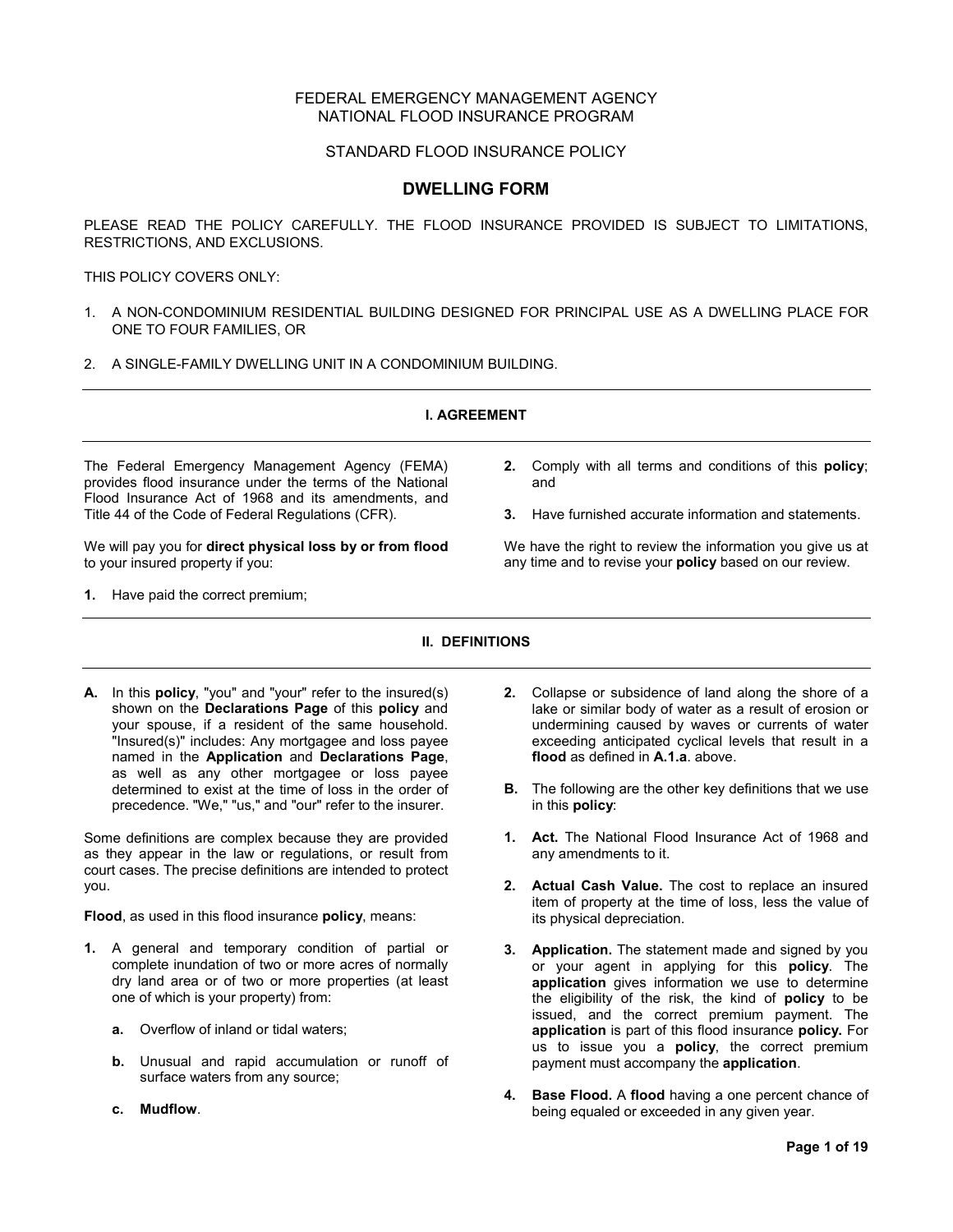**5. Basement.** Any area of the **building**, including any sunken room or sunken portion of a room, having its floor below ground level (subgrade) on all sides.

# **6. Building**.

- **a.** A structure with two or more outside rigid walls and a fully secured roof, that is affixed to a permanent site;
- **b.** A manufactured home (a "manufactured home," also known as a mobile home, is a structure: built on a permanent chassis, transported to its site in one or more sections, and affixed to a permanent foundation); or
- **c.** A travel trailer without wheels, built on a chassis and affixed to a permanent foundation, that is regulated under the community's floodplain management and building ordinances or laws.

**Building** does not mean a gas or liquid storage tank or a recreational vehicle, park trailer, or other similar vehicle, except as described in **B.6.c.** above.

- **7. Cancellation.** The ending of the insurance coverage provided by this **policy** before the expiration date.
- **8. Condominium.** That form of ownership of real property in which each **unit** owner has an undivided interest in common elements.
- **9. Condominium Association**. The entity made up of the **unit** owners responsible for the maintenance and operation of:
	- **a.** Common elements owned in undivided shares by **unit** owners; and
	- **b.** Other real property in which the **unit** owners have use rights;

where membership in the entity is a required condition of **unit** ownership.

- **10. Declarations Page.** A computer-generated summary of information you provided in the **application** for insurance. The **Declarations Page** also describes the term of the **policy**, limits of coverage, and displays the premium and our name. The **Declarations Page** is a part of this flood insurance **policy.**
- **11. Described Location.** The location where the insured **building**(s) or personal property are found. The **described location** is shown on the **Declarations Page.**
- **12. Direct Physical Loss By or From Flood.** Loss or damage to insured property, directly caused by a **flood**. There must be evidence of physical changes to the property.
- **13. Dwelling.** A **building** designed for use as a residence for no more than four families or a single-family **unit**

in a **building** under a **condominium** form of ownership.

- **14. Elevated Building.** A **building** that has no **basement** and that has its lowest elevated floor raised above ground level by foundation walls, shear walls, posts, piers, pilings, or columns.
- **15. Emergency Program.** The initial phase of a community's participation in the **National Flood Insurance Program.** During this phase, only limited amounts of insurance are available under the **Act**.
- **16. Expense Constant.** A flat charge you must pay on each new or renewal **policy** to defray the expenses of the Federal Government related to flood insurance.
- **17. Federal Policy Fee.** A flat charge you must pay on each new or renewal **policy** to defray certain administrative expenses incurred in carrying out the **National Flood Insurance Program**. This fee covers expenses not covered by the **expense constant.**
- **18. Improvements.** Fixtures, alterations, installations, or additions comprising a part of the insured **dwelling** or the apartment in which you reside.
- **19. Mudflow.** A river of liquid and flowing mud on the surfaces of normally dry land areas, as when earth is carried by a current of water. Other earth movements, such as landslide, slope failure, or a saturated soil mass moving by liquidity down a slope, are not **mudflows**.
- **20. National Flood Insurance Program (NFIP).** The program of flood insurance coverage and floodplain management administered under the **Act** and applicable Federal regulations in Title 44 of the Code of Federal Regulations, Subchapter B.
- **21. Policy.** The entire written contract between you and us. It includes:
	- **a.** This printed form;
	- **b.** The **application** and **Declarations Page**;
	- **c.** Any endorsement(s) that may be issued; and
	- **d.** Any renewal certificate indicating that coverage has been instituted for a new **policy** and new **policy** term.

Only one **dwelling,** which you specifically described in the **application**, may be insured under this **policy**.

**22. Pollutants.** Substances that include, but are not limited to, any solid, liquid, gaseous, or thermal irritant or contaminant, including smoke, vapor, soot, fumes, acids, alkalis, chemicals, and waste. "Waste" includes, but is not limited to, materials to be recycled, reconditioned, or reclaimed.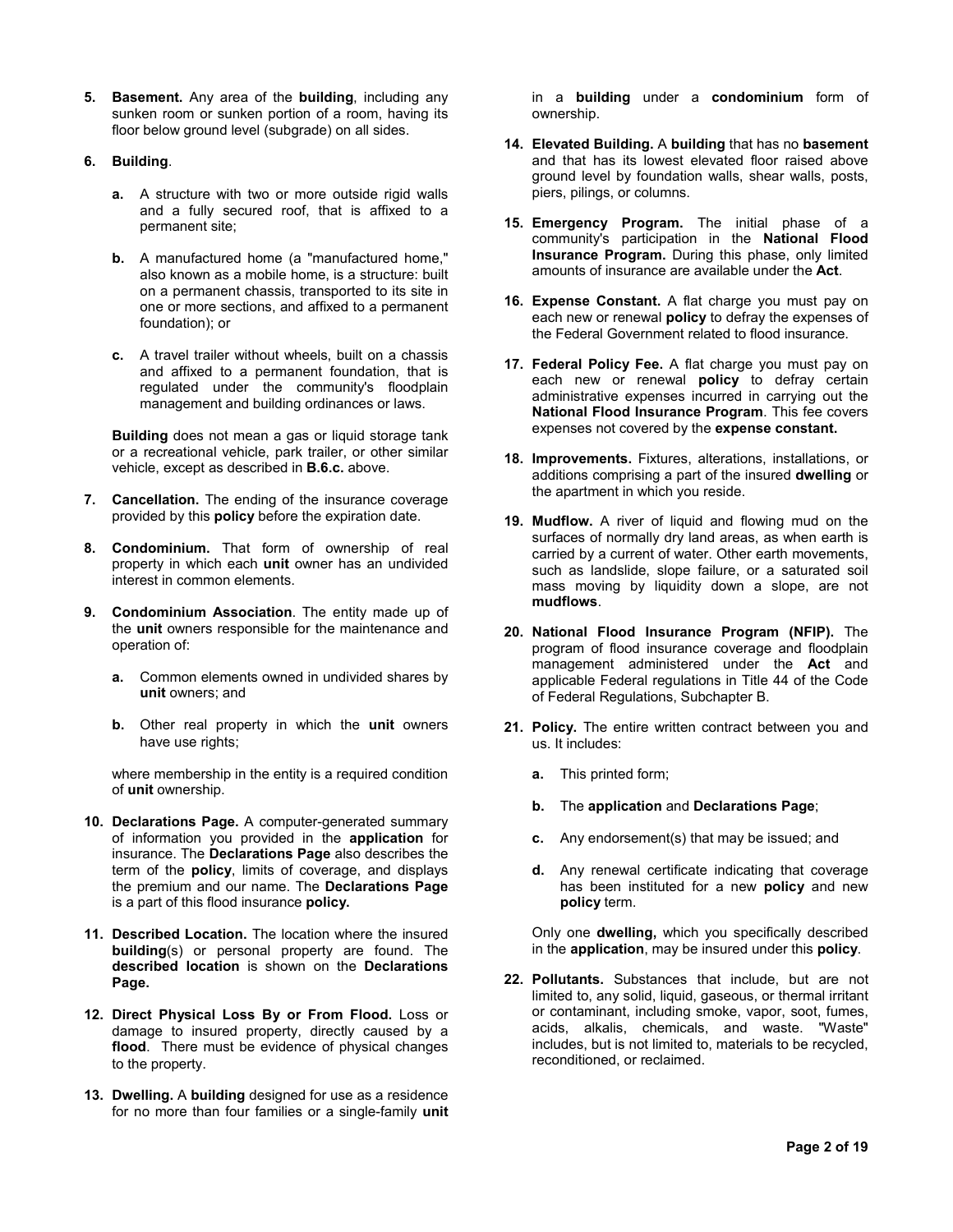- **23. Post-FIRM Building.** A **building** for which construction or substantial improvement occurred after December 31, 1974, or on or after the effective date of an initial Flood Insurance Rate Map (FIRM), whichever is later.
- **24. Probation Premium.** A flat charge you must pay on each new or renewal **policy** issued covering property in a community that the NFIP has placed on probation under the provisions of 44 CFR 59.24**.**
- **25. Regular Program.** The final phase of a community's participation in the **National Flood Insurance Program.** In this phase, a Flood Insurance Rate Map is in effect and full limits of coverage are available under the **Act.**
- **26. Special Flood Hazard Area.** An area having special **flood,** or **mudflow**, and/or **flood**-related erosion hazards, and shown on a Flood Hazard Boundary Map or Flood Insurance Rate Map as Zone A, AO, A1-A30, AE, A99, AH, AR, AR/A*,* AR/AE, AR/AH, AR/AO, AR/A1-A30, V1-V30, VE, or V.
- **27. Unit.** A single-family **unit** you own in a **condominium building**.
- **28. Valued Policy.** A **policy** in which the insured and the insurer agree on the value of the property insured, that value being payable in the event of a total loss. The Standard Flood Insurance Policy is not a **valued policy.**

# **III. PROPERTY COVERED**

# **A. COVERAGE A - BUILDING PROPERTY**

We insure against **direct physical loss by or from flood** to:

- **1.** The **dwelling** at the **described location**, or for a period of 45 days at another location as set forth in **III.C.2.b**., Property Removed to Safety.
- **2.** Additions and extensions attached to and in contact with the **dwelling** by means of a rigid exterior wall, a solid load-bearing interior wall, a stairway, an elevated walkway, or a roof. At your option, additions and extensions connected by any of these methods may be separately insured. Additions and extensions attached to and in contact with the **building** by means of a common interior wall that is not a solid loadbearing wall are always considered part of the **dwelling** and cannot be separately insured.
- **3.** A detached garage at the **described location.**  Coverage is limited to no more than 10 percent of the limit of liability on the **dwelling**. Use of this insurance is at your option but reduces the **building** limit of liability. We do not cover any detached garage used or held for use for residential (i.e., **dwelling**), business, or farming purposes.
- **4.** Materials and supplies to be used for construction, alteration, or repair of the **dwelling** or a detached garage while the materials and supplies are stored in a fully enclosed **building** at the **described location** or on an adjacent property.
- **5.** A **building** under construction, alteration, or repair at the **described location**.
	- **a.** If the structure is not yet walled or roofed as described in the definition for **building** (see **II.B. 6.a.**) then coverage applies:
- **(1)** Only while such work is in progress; or
- **(2)** If such work is halted, only for a period of up to 90 continuous days thereafter.
- **b.** However, coverage does not apply until the **building** is walled and roofed if the lowest floor, including the **basement** floor, of a non-**elevated building** or the lowest elevated floor of an **elevated building** is:
	- **(1)** Below the **base flood** elevation in Zones AH, AE, A1-A30, AR, AR/AE, AR/AH, AR/A1-A30, AR/A, AR/AO; or
	- **(2)** Below the **base flood** elevation adjusted to include the effect of wave action in Zones VE or V1-V30.

The lowest floor levels are based on the bottom of the lowest horizontal structural member of the floor in Zones VE or V1-V30 and the top of the floor in Zones AH, AE, A1-A30, AR, AR/AE, AR/AH, AR/A1-A30, AR/A, AR/AO.

**6.** A manufactured home or a travel trailer as described in the Definitions section (see **II.B.6.b.** and **II.B.6.c.**).

If the manufactured home or travel trailer is in a **special flood hazard area**, it must be anchored in the following manner at the time of the loss:

- **a.** By over-the-top or frame ties to ground anchors; or
- **b.** In accordance with the manufacturer's specifications; or
- **c.** In compliance with the community's floodplain management requirements;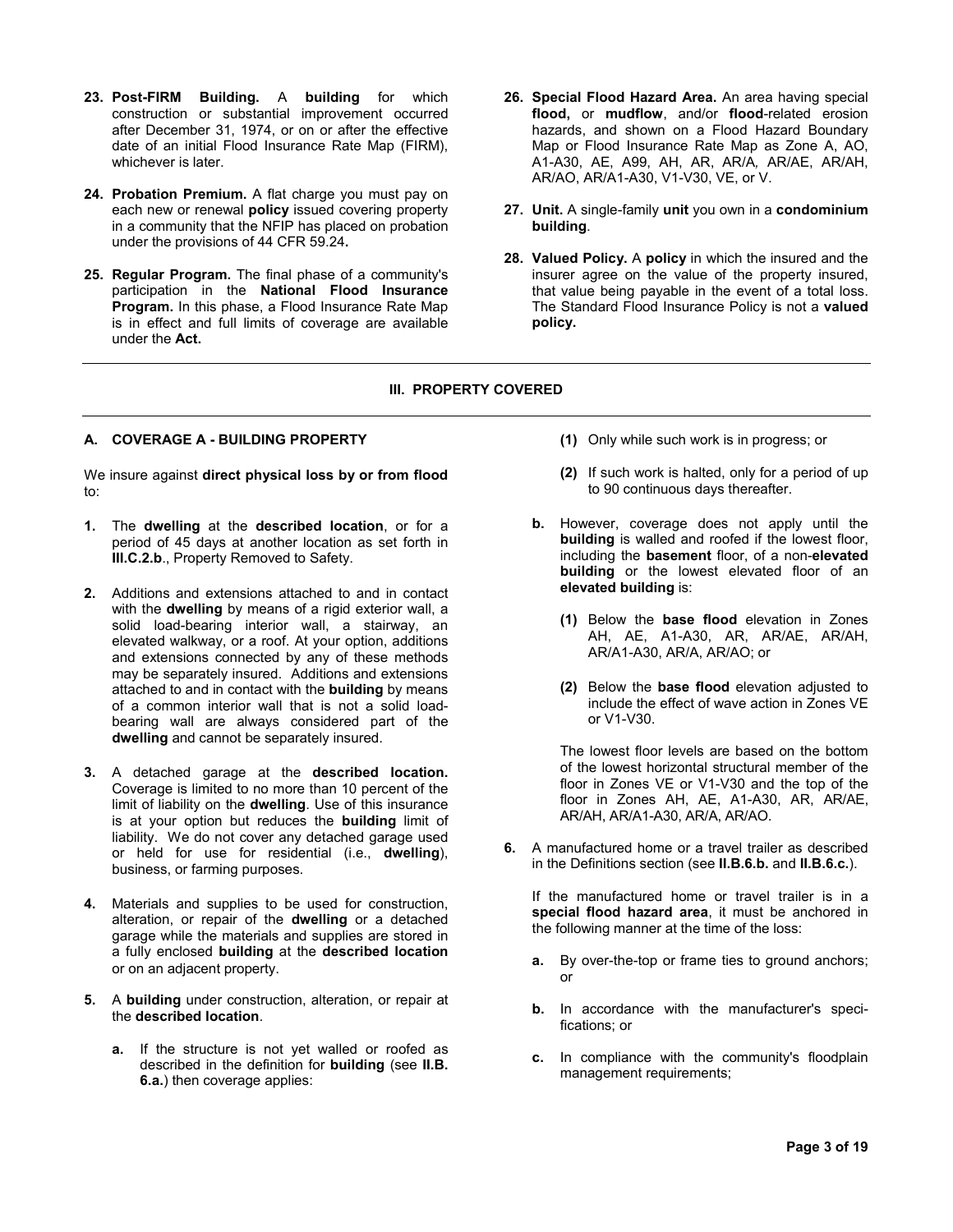unless it has been continuously insured by the **NFIP** at the same **described location** since September 30, 1982.

- **7.** The following items of property which are covered under Coverage **A** only:
	- **a.** Awnings and canopies;
	- **b.** Blinds;
	- **c.** Built-in dishwashers;
	- **d.** Built-in microwave ovens;
	- **e.** Carpet permanently installed over unfinished flooring;
	- **f.** Central air conditioners;
	- **g.** Elevator equipment;
	- **h.** Fire sprinkler systems;
	- **i.** Walk-in freezers;
	- **j.** Furnaces and radiators;
	- **k.** Garbage disposal units;
	- **l.** Hot water heaters, including solar water heaters;
	- **m.** Light fixtures:
	- **n.** Outdoor antennas and aerials fastened to **buildings**;
	- **o.** Permanently installed cupboards, bookcases, cabinets, paneling, and wallpaper;
	- **p.** Plumbing fixtures;
	- **q.** Pumps and machinery for operating pumps;
	- **r.** Ranges, cooking stoves, and ovens;
	- **s.** Refrigerators; and
	- **t.** Wall mirrors, permanently installed.
- **8.** Items of property in a **building** enclosure below the lowest elevated floor of an **elevated post-FIRM building** located in Zones A1-A30, AE, AH, AR, AR/A, AR/AE, AR/AH, AR/A1-A30, V1-V30, or VE, or in a **basement,** regardless of the zone. Coverage is limited to the following:
	- **a.** Any of the following items, if installed in their functioning locations and, if necessary for operation, connected to a power source:
		- **(1)** Central air conditioners;
		- **(2)** Cisterns and the water in them;
		- **(3)** Drywall for walls and ceilings in a **basement** and the cost of labor to nail it, unfinished and unfloated and not taped, to the framing;
		- **(4)** Electrical junction and circuit breaker boxes;
		- **(5)** Electrical outlets and switches;
		- **(6)** Elevators, dumbwaiters, and related equipment, except for related equipment installed below the **base flood** elevation after September 30, 1987;
		- **(7)** Fuel tanks and the fuel in them;
		- **(8)** Furnaces and hot water heaters;
		- **(9)** Heat pumps;
		- **(10)** Nonflammable insulation in a **basement**;
		- **(11)** Pumps and tanks used in solar energy systems;
		- **(12)** Stairways and staircases attached to the **building**, not separated from it by elevated walkways;
		- **(13)** Sump pumps;
- **(14)** Water softeners and the chemicals in them, water filters, and faucets installed as an integral part of the plumbing system;
- **(15)** Well water tanks and pumps;
- **(16)** Required utility connections for any item in this list; and
- **(17)** Footings, foundations, posts, pilings, piers, or other foundation walls and anchorage systems required to support a **building.**
- **b.** Clean-up.

#### **B. COVERAGE B - PERSONAL PROPERTY**

- **1.** If you have purchased personal property coverage, we insure against **direct physical loss by or from flood** to personal property inside a **building** at the **described location**, if:
	- **a.** The property is owned by you or your household family members; and
	- **b.** At your option, the property is owned by guests or servants.

Personal property is also covered for a period of 45 days at another location as set forth in **III.C.2.b.**, Property Removed to Safety.

Personal property in a **building** that is not fully enclosed must be secured to prevent flotation out of the **building**. If the personal property does float out during a **flood**, it will be conclusively presumed that it was not reasonably secured. In that case there is no coverage for such property.

- **2.** Coverage for personal property includes the following property, subject to **B.1.** above, which is covered under Coverage **B** only:
	- **a.** Air conditioning units, portable or window type;
	- **b.** Carpets, not permanently installed, over unfinished flooring;
	- **c.** Carpets over finished flooring;
	- **d.** Clothes washers and dryers;
	- **e.** "Cook-out" grills;
	- **f.** Food freezers, other than walk-in, and food in any freezer; and
	- **g.** Portable microwave ovens and portable dishwashers.
- **3.** Coverage for items of property in a **building**  enclosure below the lowest elevated floor of an **elevated post-FIRM building** located in Zones A1- A30, AE, AH, AR, AR/A, AR/AE, AR/AH, AR/A1-A30, V1-V30, or VE, or in a **basement,** regardless of the zone, is limited to the following items, if installed in their functioning locations and, if necessary for operation, connected to a power source:
	- **a.** Air conditioning units, portable or window type;
	- **b.** Clothes washers and dryers; and
	- **c.** Food freezers, other than walk-in, and food in any freezer.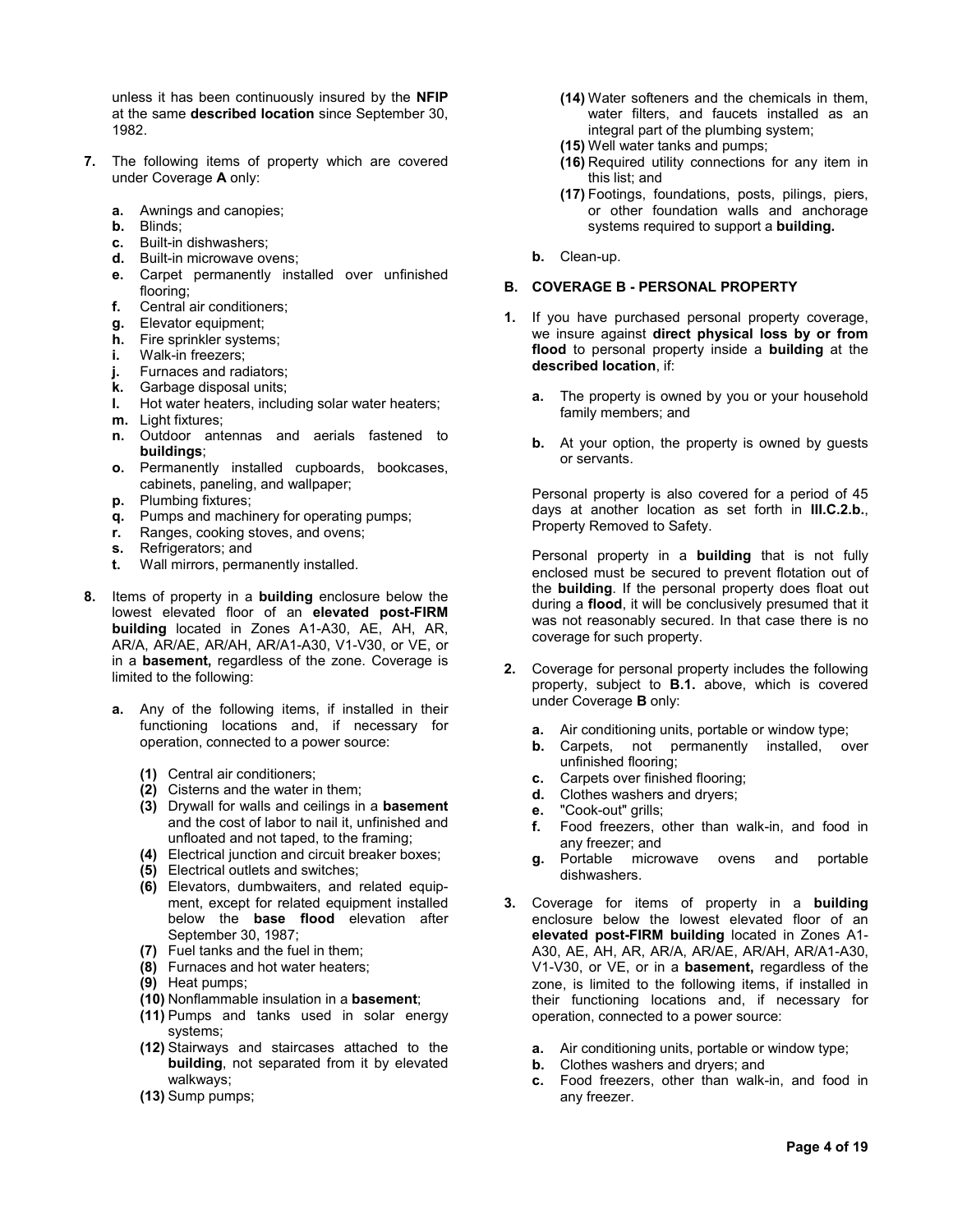- **4.** If you are a tenant and have insured personal property under Coverage **B** in this **policy**, we will cover such property, including your cooking stove or range and refrigerator. The **policy** will also cover **improvements** made or acquired solely at your expense in the **dwelling** or apartment in which you reside, but for not more than 10 percent of the limit of liability shown for personal property on the **Declarations Page**. Use of this insurance is at your option but reduces the personal property limit of liability.
- **5.** If you are the owner of a **unit** and have insured personal property under Coverage **B** in this **policy**, we will also cover your interior walls, floor, and ceiling (not otherwise covered under a flood insurance<br> **policy** purchased by your **condominium policy** purchased by your **condominium association**) for not more than 10 percent of the limit of liability shown for personal property on the **Declarations Page**. Use of this insurance is at your option but reduces the personal property limit of liability.
- **6. Special Limits.** We will pay no more than \$2,500 for any one loss to one or more of the following kinds of personal property:
	- **a.** Artwork, photographs, collectibles, or memorabilia, including but not limited to, porcelain or other figures, and sports cards;
	- **b.** Rare books or autographed items;
	- **c.** Jewelry, watches, precious and semiprecious stones, or articles of gold, silver, or platinum;
	- **d.** Furs or any article containing fur which represents its principal value; or
	- **e.** Personal property used in any business.
- **7.** We will pay only for the functional value of antiques.

# **C. COVERAGE C - OTHER COVERAGES**

# **1. Debris Removal**

- **a.** We will pay the expense to remove non-owned debris on or in insured property and owned debris anywhere.
- **b.** If you or a member of your household perform the removal work, the value of your work will be based on the Federal minimum wage.
- **c.** This coverage does not increase the Coverage **A** or Coverage **B** limit of liability.

#### **2. Loss Avoidance Measures**

# **a. Sandbags, Supplies, and Labor**

- **(1)** We will pay up to \$1,000 for costs you incur to protect the insured **building** from a **flood**  or imminent danger of **flood**, for the following:
	- **(a)** Your reasonable expenses to buy:
		- **(i)** Sandbags, including sand to fill them;
		- **(ii)** Fill for temporary levees;
		- **(iii)** Pumps; and
		- **(iv)** Plastic sheeting and lumber used in connection with these items.
	- **(b)** The value of work, at the Federal minimum wage, that you or a member of your household perform.
- **(2)** This coverage for Sandbags, Supplies, and Labor applies only if damage to insured property by or from **flood** is imminent, and the threat of **flood** damage is apparent enough to lead a person of common prudence to anticipate **flood** damage. One of the following must also occur:
	- **(a)** A general and temporary condition of flooding in the area near the **described location** must occur, even if the **flood** does not reach the insured **building**; or
	- **(b)** A legally authorized official must issue an evacuation order or other civil order for the community in which the insured **building** is located calling for measures to preserve life and property from the peril of **flood**.

This coverage does not increase the Coverage **A** or Coverage **B** limit of liability.

# **b. Property Removed to Safety**

**(1)** We will pay up to \$1,000 for the reasonable expenses you incur to move insured property to a place other than the **described location** that contains the property in order to protect it from **flood** or the imminent danger of **flood**.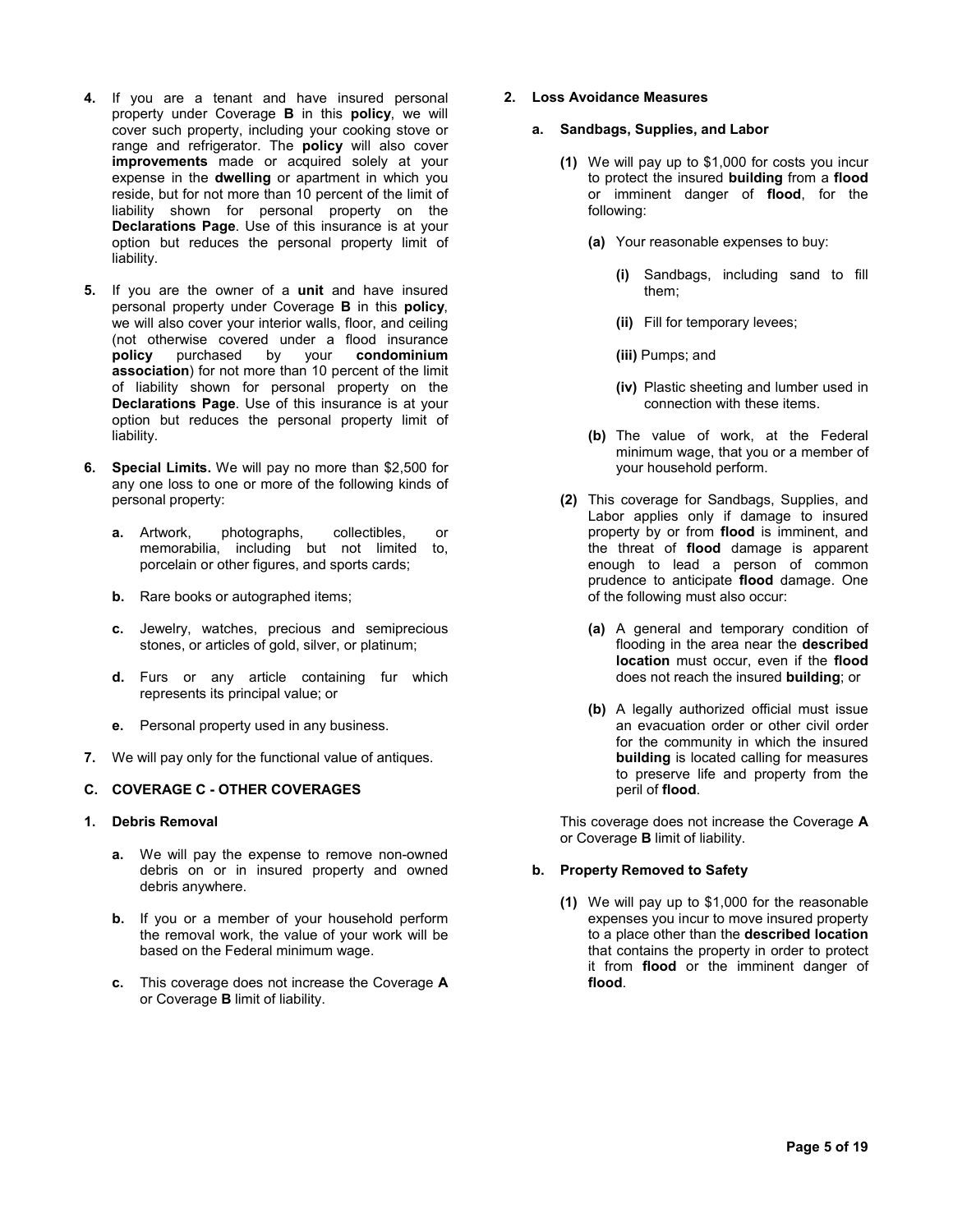Reasonable expenses include the value of work, at the Federal minimum wage, that you or a member of your household perform.

**(2)** If you move insured property to a location other than the **described location** that contains the property, in order to protect it from **flood** or the imminent danger of **flood**, we will cover such property while at that location for a period of 45 consecutive days from the date you begin to move it there. The personal property that is moved must be placed in a fully enclosed **building** or otherwise reasonably protected from the elements.

Any property removed, including a moveable home described in **II.B.6.b.** and **c.**, must be placed above ground level or outside of the **special flood hazard area.** 

This coverage does not increase the Coverage **A** or Coverage **B** limit of liability.

# **3. Condominium Loss Assessments**

**a.** If this **policy** insures a **unit**, we will pay, up to the Coverage **A** limit of liability, your share of loss assessments charged against you by the **condominium association** in accordance with the **condominium association's** articles of association, declarations and your deed.

 The assessment must be made as a result of **direct physical loss by or from flood** during the **policy** term, to the **building's** common elements.

- **b.** We will not pay any loss assessment charged against you:
	- **(1)** And the **condominium association** by any governmental body;
	- **(2)** That results from a deductible under the insurance purchased by the **condominium association** insuring common elements;
	- **(3)** That results from a loss to personal property, including contents of a **condominium building**;
	- **(4)** That results from a loss sustained by the **condominium association** that was not reimbursed under a flood insurance **policy**  written in the name of the association under the **Act** because the **building** was not, at the time of loss, insured for an amount equal to the lesser of:
- **(a)** 80 percent or more of its full replacement cost; or
- **(b)** The maximum amount of insurance permitted under the **Act**;
- **(5)** To the extent that payment under this **policy** for a **condominium building** loss, in combination with payments under any other **NFIP policies** for the same **building** loss, exceeds the maximum amount of insurance permitted under the **Act** for that kind of **building**; or
- **(6)** To the extent that payment under this **policy** for a **condominium building** loss, in combination with any recovery available to you as a tenant in common under any **NFIP condominium association policies** for the same **building** loss, exceeds the amount of insurance permitted under the **Act** for a single-family dwelling.

Loss assessment coverage does not increase the Coverage **A** limit of liability.

# **D. COVERAGE D - INCREASED COST OF COMPLIANCE**

# **1. General**

This **policy** pays you to comply with a State or local floodplain management law or ordinance affecting repair or reconstruction of a structure suffering **flood**  damage. Compliance activities eligible for payment are: elevation, floodproofing, relocation, or demolition (or any combination of these activities) of your structure**.** Eligible floodproofing activities are limited to:

- **a.** Nonresidential structures.
- **b.** Residential structures with **basements** that satisfy FEMA's standards published in the Code of Federal Regulations [44 CFR 60.6 (b) or (c)].

# **2. Limit of Liability**

We will pay you up to \$30,000 under this Coverage **D**  - Increased Cost of Compliance, which only applies to **policies** with **building** coverage (Coverage **A**). Our payment of claims under Coverage **D** is in addition to the amount of coverage which you selected on the **application** and which appears on the **Declarations Page.** But the maximum you can collect under this **policy** for both Coverage **A** - Building Property and Coverage **D** - Increased Cost of Compliance cannot exceed the maximum permitted under the **Act.** We do not charge a separate deductible for a claim under Coverage **D**.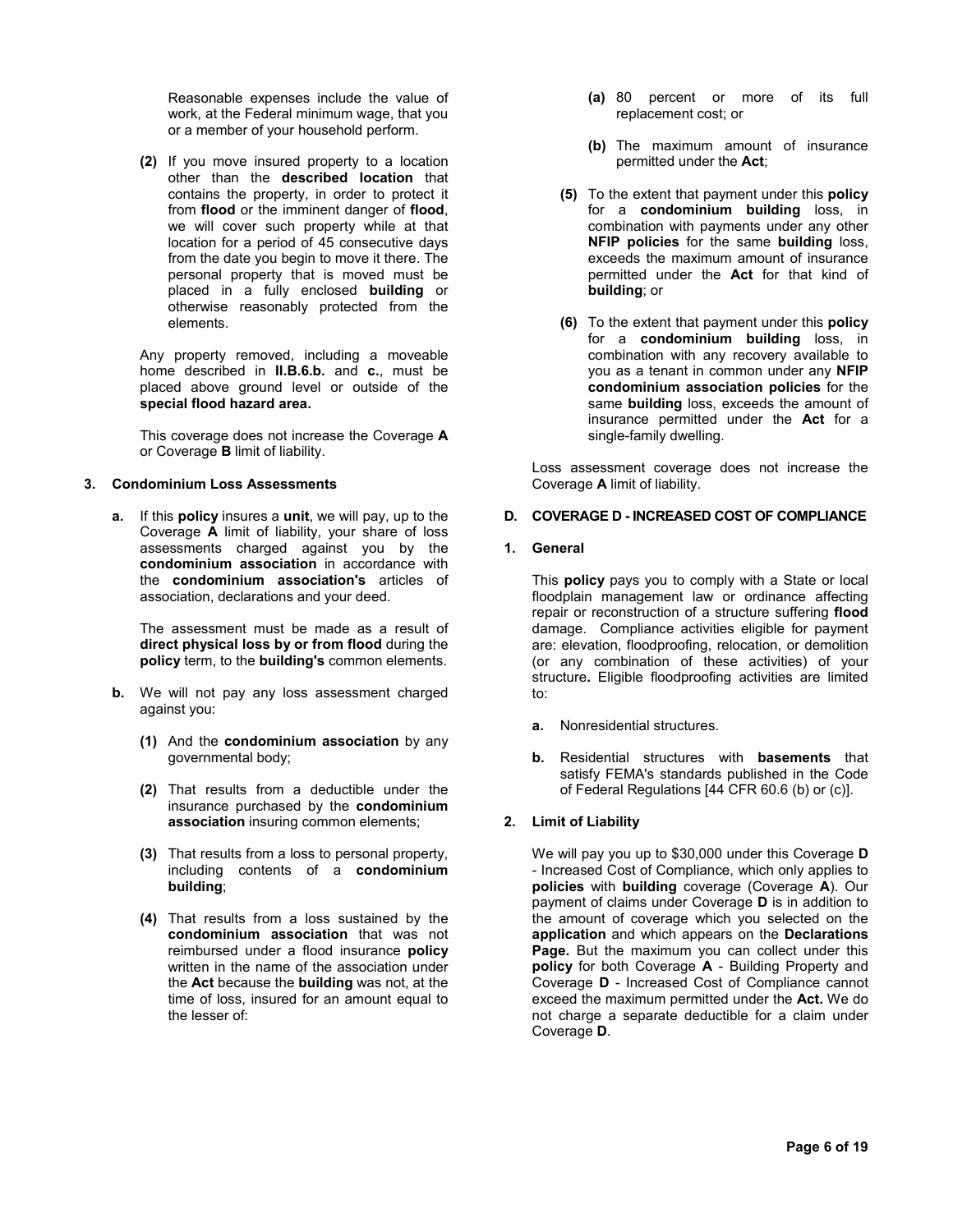# **3. Eligibility**

- **a.** A structure covered under Coverage **A** Building Property sustaining a loss caused by a **flood** as defined by this **policy** must:
	- **(1)** Be a "repetitive loss structure." A repetitive loss structure is one that meets the following conditions:
		- **(a)** The structure is covered by a contract of flood insurance issued under the **NFIP**.
		- **(b)** The structure has suffered **flood** damage on two occasions during a 10 year period which ends on the date of the second loss.
		- **(c)** The cost to repair the **flood** damage, on average, equaled or exceeded 25 percent of the market value of the structure at the time of each flood loss.
		- **(d)** In addition to the current claim, the **NFIP**  must have paid the previous qualifying claim, and the State or community must have a cumulative, substantial damage provision or repetitive loss provision in its floodplain management law or ordinance being enforced against the structure; or
	- **(2)** Be a structure that has had **flood** damage in which the cost to repair equals or exceeds 50 percent of the market value of the structure at the time of the **flood**. The State or community must have a substantial damage provision in its floodplain management law or ordinance being enforced against the structure.
- **b.** This Coverage **D** pays you to comply with State or local floodplain management laws or ordinances that meet the minimum standards of the **National Flood Insurance Program** found in the Code of Federal Regulations at 44 CFR 60.3. We pay for compliance activities that exceed those standards under these conditions:
	- **(1) 3.a.(1)** above.
	- **(2)** Elevation or floodproofing in any risk zone to preliminary or advisory **base flood** elevations provided by FEMA which the State or local government has adopted and is enforcing for **flood**-damaged structures in such areas. (This includes compliance activities in B, C, X, or D zones which are being changed to zones with **base flood** elevations. This also includes compliance activities in zones where **base flood**

elevations are being increased, and a **flood**damaged structure must comply with the higher advisory **base flood** elevation.) Increased Cost of Compliance coverage does not apply to situations in B, C, X, or D zones where the community has derived its own elevations and is enforcing elevation or floodproofing requirements for **flood**damaged structures to elevations derived solely by the community.

- **(3)** Elevation or floodproofing above the **base flood** elevation to meet State or local "freeboard" requirements, i.e., that a structure must be elevated above the **base flood** elevation.
- **c.** Under the minimum **NFIP** criteria at 44 CFR 60.3 (b)(4), States and communities must require the elevation or floodproofing of structures in unnumbered A zones to the **base flood** elevation where elevation data is obtained from a Federal, State, or other source. Such compliance activities are also eligible for Coverage **D**.
- **d.** This coverage will also pay for the incremental cost, after demolition or relocation, of elevating or floodproofing a structure during its rebuilding at the same or another site to meet State or local floodplain management laws or ordinances, subject to Exclusion **D.5.g.** below.
- **e.** This coverage will also pay to bring a **flood**damaged structure into compliance with State or local floodplain management laws or ordinances even if the structure had received a variance before the present loss from the applicable floodplain management requirements.

# **4. Conditions**

- **a.** When a structure covered under Coverage **A** Building Property sustains a loss caused by a **flood**, our payment for the loss under this Coverage **D** will be for the increased cost to elevate, floodproof, relocate, or demolish (or any combination of these activities) caused by the enforcement of current State or local floodplain management ordinances or laws. Our payment for eligible demolition activities will be for the cost to demolish and clear the site of the **building** debris or a portion thereof caused by the enforcement of current State or local floodplain management ordinances or laws. Eligible activities for the cost of clearing the site will include those necessary to discontinue utility service to the site and ensure proper abandonment of on-site utilities.
- **b.** When the **building** is repaired or rebuilt, it must be intended for the same occupancy as the present **building** unless otherwise required by current floodplain management ordinances or laws.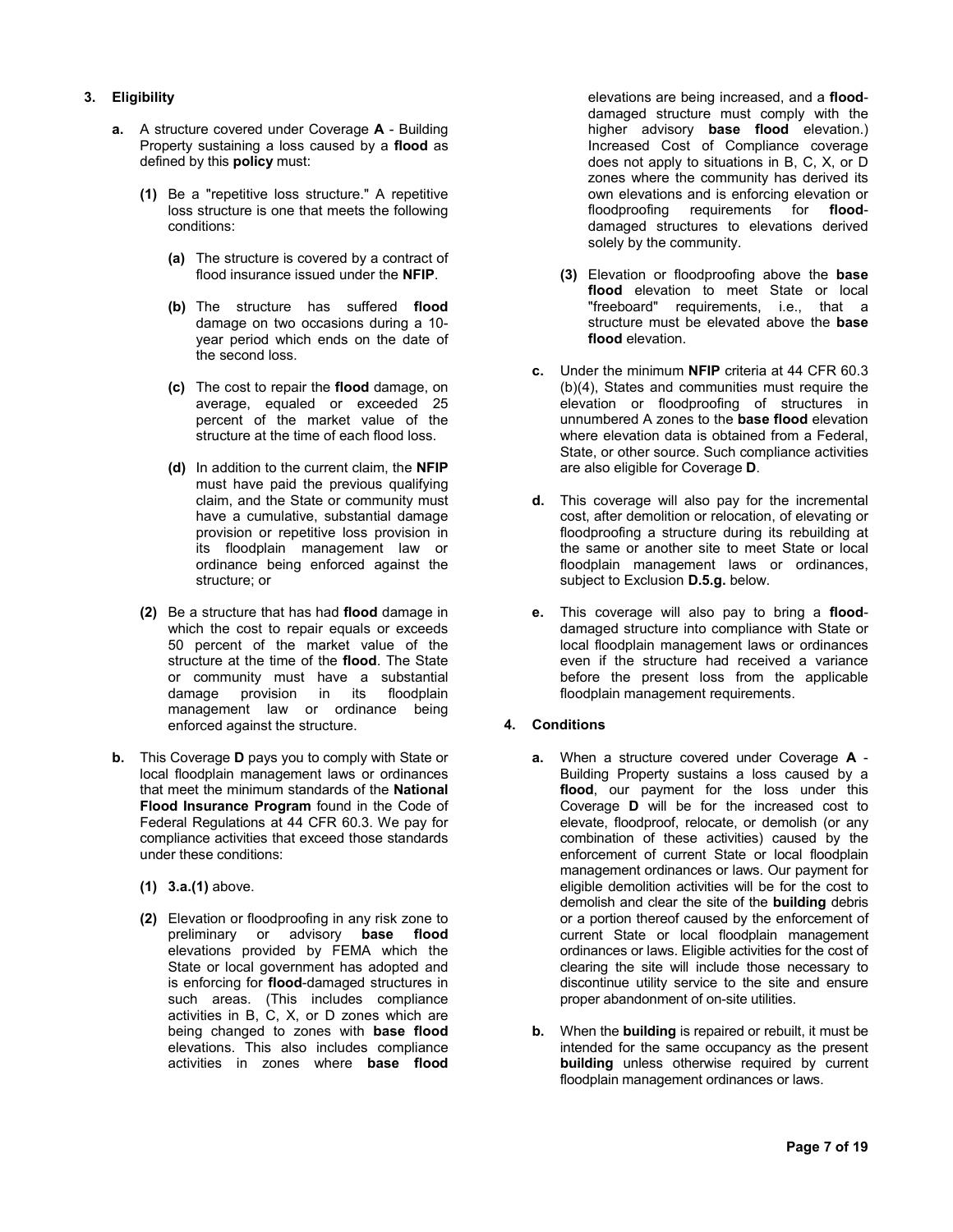# **5. Exclusions**

Under this Coverage **D** - Increased Cost of Compliance, we will not pay for:

- **a.** The cost to comply with any floodplain management law or ordinance in communities participating in the **Emergency Program**.
- **b.** The cost associated with enforcement of any ordinance or law that requires any insured or others to test for, monitor, clean up, remove, contain, treat, detoxify or neutralize, or in any way respond to, or assess the effects of **pollutants**.
- **c.** The loss in value to any insured **building** or other structure due to the requirements of any ordinance or law.
- **d.** The loss in residual value of the undamaged portion of a **building** demolished as a consequence of enforcement of any State or local floodplain management law or ordinance.
- **e.** Any Increased Cost of Compliance under this Coverage **D**:
	- **(1)** Until the **building** is elevated, floodproofed, demolished, or relocated on the same or to another premises; and
	- **(2)** Unless the **building** is elevated, floodproofed, demolished, or relocated as soon as reasonably possible after the loss, not to exceed 2 years (see **3.b.**).
- **f.** Any code upgrade requirements, e.g., plumbing or electrical wiring, not specifically related to the State or local floodplain management law or ordinance.
- **g.** Any compliance activities needed to bring additions or **improvements** made after the loss occurred into compliance with State or local floodplain management laws or ordinances.
- **h.** Loss due to any ordinance or law that you were required to comply with before the current loss.
- **i.** Any rebuilding activity to standards that do not meet the **NFIP's** minimum requirements. This includes any situation where you have received from the State or community a variance in connection with the current **flood** loss to rebuild the property to an elevation below the **base flood** elevation.
- **j.** Increased Cost of Compliance for a garage or carport.
- **k.** Any structure insured under an **NFIP** Group Flood Insurance Policy.
- **l.** Assessments made by a **condominium association** on individual **condominium unit**  owners to pay increased costs of repairing commonly owned **buildings** after a **flood** in compliance with State or local floodplain management ordinances or laws.

# **6. Other Provisions**

- **a.** Increased Cost of Compliance coverage will not be included in the calculation to determine whether coverage meets the 80 percent insurance-to-value requirement for replacement cost coverage as set forth in **VII.** General Conditions, **V.** Loss Settlement.
- **b.** All other conditions and provisions of this **policy** apply.

# **IV. PROPERTY NOT COVERED**

We do not cover any of the following property:

- **1.** Personal property not inside the fully enclosed **building**;
- **2.** A **building**, and personal property in it, located entirely in, on, or over water or seaward of mean high tide if it was constructed or substantially improved after September 30, 1982;
- **3.** Open structures, including a **building** used as a boathouse or any structure or **building** into which boats are floated, and personal property located in, on, or over water;
- **4.** Recreational vehicles other than travel trailers described in **II.B.6.c.**, whether affixed to a permanent foundation or on wheels;
- **5.** Self-propelled vehicles or machines, including their parts and equipment. However, we do cover selfpropelled vehicles or machines not licensed for use on public roads that are:
	- **a.** Used mainly to service the **described location**, or
	- **b.** Designed and used to assist handicapped persons,

while the vehicles or machines are inside a **building** at the **described location**;

- **6.** Land, land values, lawns, trees, shrubs, plants, growing crops, or animals;
- **7.** Accounts, bills, coins, currency, deeds, evidences of debt, medals, money, scrip, stored value cards, postage stamps, securities, bullion, manuscripts, or other valuable papers;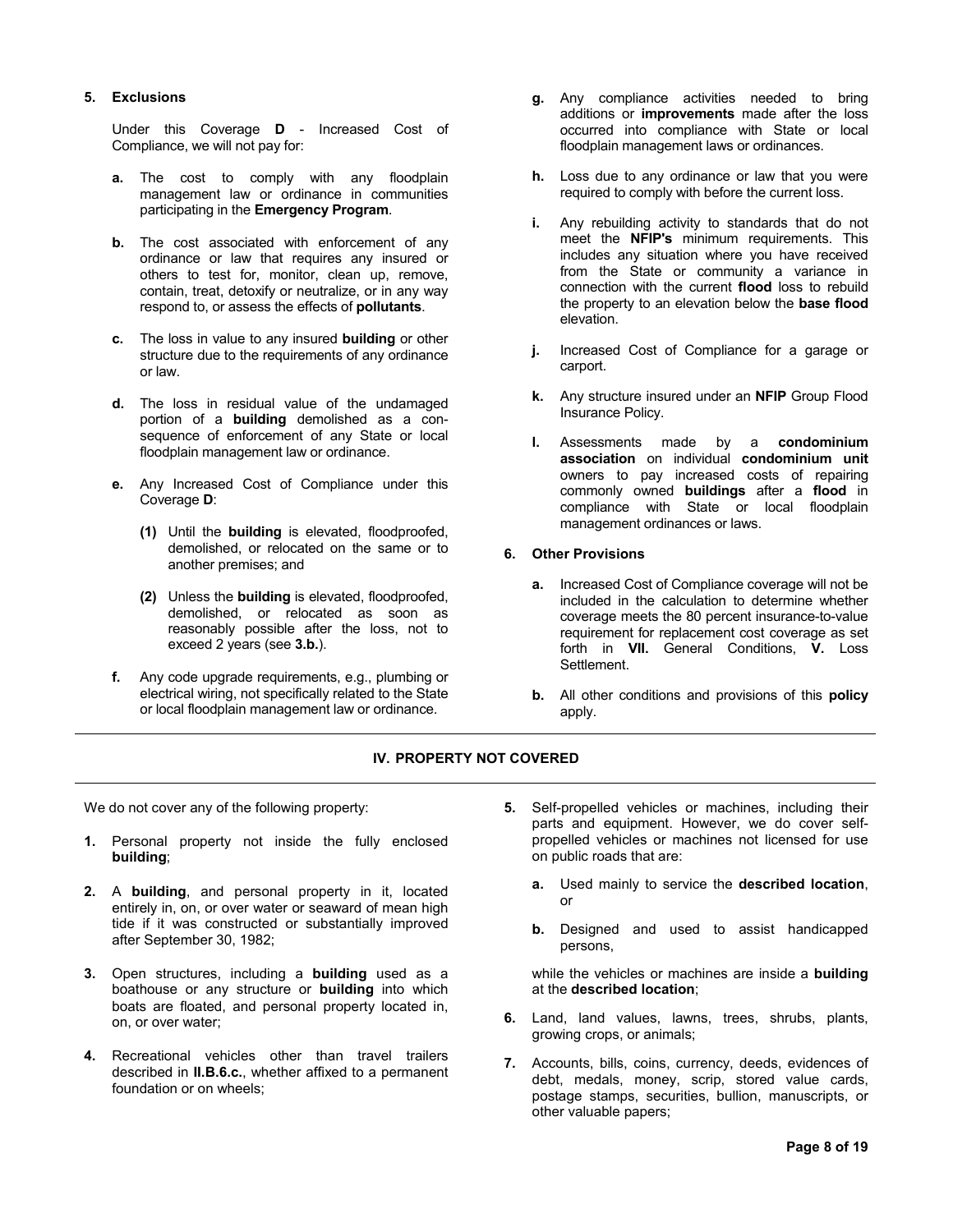- **8.** Underground structures and equipment, including wells, septic tanks, and septic systems;
- **9.** Those portions of walks, walkways, decks, driveways, patios, and other surfaces, all whether protected by a roof or not, located outside the perimeter, exterior walls of the insured **building** or the **building** in which the insured **unit** is located;
- **10.** Containers, including related equipment, such as, but not limited to, tanks containing gases or liquids;
- **11. Buildings** or **units** and all their contents if more than 49 percent of the **actual cash value** of the **building**  or **unit** is below ground, unless the lowest level is at or above the **base flood** elevation and is below ground by reason of earth having been used as insulation material in conjunction with energy efficient building techniques;
- **12.** Fences, retaining walls, seawalls, bulkheads, wharves, piers, bridges, and docks;
- **13.** Aircraft or watercraft, or their furnishings and equipment;
- **14.** Hot tubs and spas that are not bathroom fixtures, and swimming pools, and their equipment such as, but not limited to, heaters, filters, pumps, and pipes, wherever located;
- **15.** Property not eligible for flood insurance pursuant to the provisions of the Coastal Barrier Resources Act and the Coastal Barrier Improvement Act and amendments to these acts;
- **16.** Personal property you own in common with other **unit** owners comprising the membership of a **condominium association**.

#### **V. EXCLUSIONS**

- **A.** We only provide coverage for **direct physical loss by or from flood**, which means that we do not pay you for:
- **1.** Loss of revenue or profits;
- **2.** Loss of access to the insured property or **described location**;
- **3.** Loss of use of the insured property or **described location**;
- **4.** Loss from interruption of business or production;
- **5.** Any additional living expenses incurred while the insured **building** is being repaired or is unable to be occupied for any reason;
- **6.** The cost of complying with any ordinance or law requiring or regulating the construction, demolition, remodeling, renovation, or repair of property, including removal of any resulting debris. This exclusion does not apply to any eligible activities that we describe in Coverage **D** - Increased Cost of Compliance; or
- **7.** Any other economic loss.
- **B.** We do not insure a loss directly or indirectly caused by a **flood** that is already in progress at the time and date:
- **1.** The **policy** term begins; or
- **2.** Coverage is added at your request.
- **C.** We do not insure for loss to property caused directly by earth movement even if the earth movement is

caused by **flood**. Some examples of earth movement that we do not cover are:

- **1.** Earthquake;
- **2.** Landslide;
- **3.** Land subsidence;
- **4.** Sinkholes;
- **5.** Destabilization or movement of land that results from accumulation of water in subsurface land area; or
- **6.** Gradual erosion.

We do, however, pay for losses from **mudflow** and land subsidence as a result of erosion that are specifically covered under our definition of **flood** (see **II.A.1.c.** and **II.A.2**.).

- **D.** We do not insure for direct physical loss caused directly or indirectly by any of the following:
- **1.** The pressure or weight of ice;
- **2.** Freezing or thawing;
- **3.** Rain, snow, sleet, hail, or water spray;
- **4.** Water, moisture, mildew, or mold damage that results primarily from any condition:
	- **a.** Substantially confined to the **dwelling**; or
	- **b.** That is within your control, including but not limited to:
		- **(1)** Design, structural, or mechanical defects;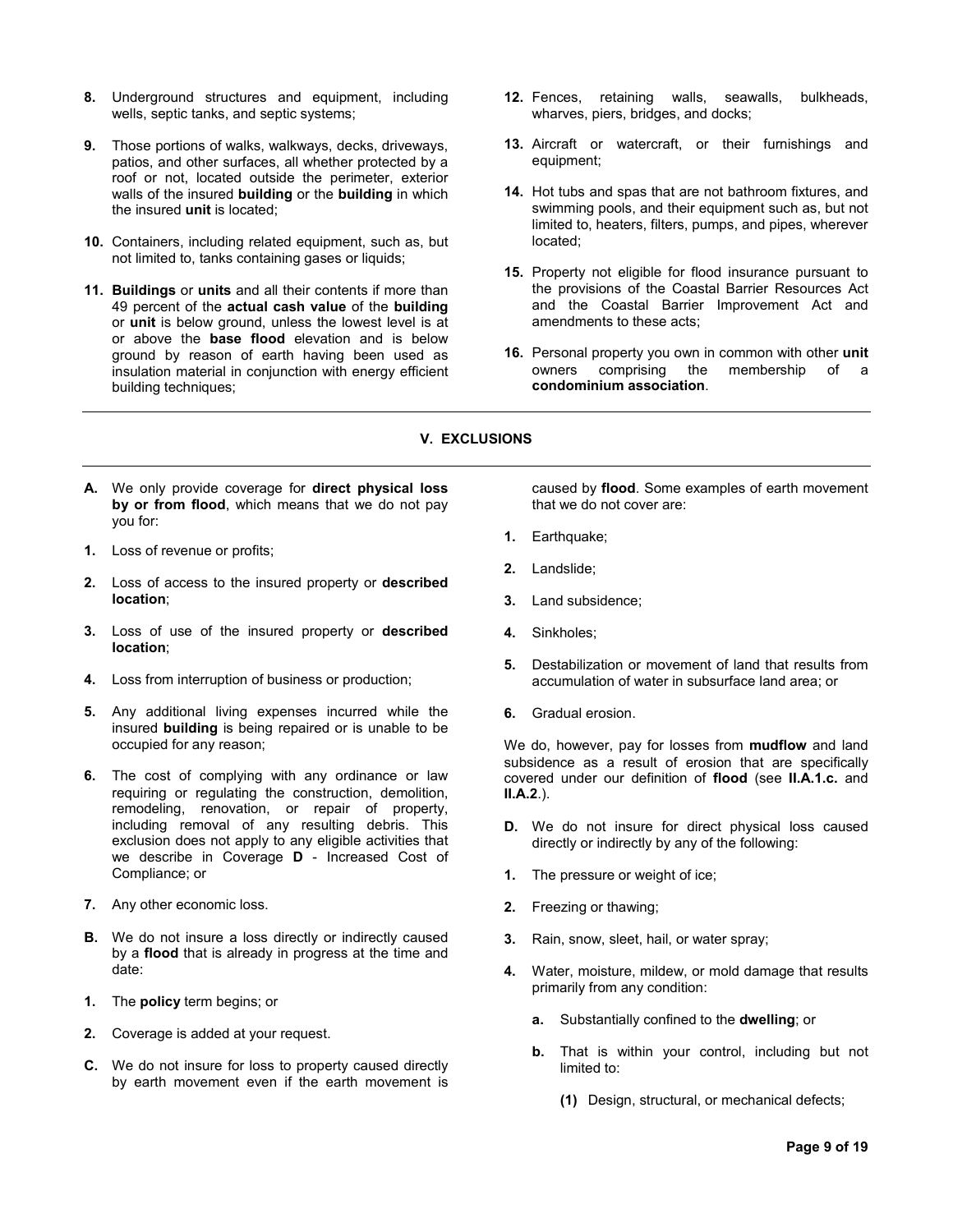- **(2)** Failure, stoppage, or breakage of water or sewer lines, drains, pumps, fixtures, or equipment; or
- **(3)** Failure to inspect and maintain the property after a **flood** recedes;
- **5.** Water or waterborne material that:
	- **a.** Backs up through sewers or drains;
	- **b.** Discharges or overflows from a sump, sump pump, or related equipment; or
	- **c.** Seeps or leaks on or through the covered property;

unless there is a **flood** in the area and the **flood** is the proximate cause of the sewer or drain backup, sump pump discharge or overflow, or seepage of water;

**6.** The pressure or weight of water unless there is a **flood** in the area and the **flood** is the proximate cause of the damage from the pressure or weight of water;

- **7.** Power, heating, or cooling failure unless the failure results from **direct physical loss by or from flood** to power, heating, or cooling equipment on the **described location**;
- **8.** Theft, fire, explosion, wind, or windstorm;
- **9.** Anything you or any member of your household do or conspire to do to cause loss by **flood** deliberately; or
- **10.** Alteration of the insured property that significantly increases the risk of flooding.
- **E.** We do not insure for loss to any **building** or personal property located on land leased from the Federal Government, arising from or incident to the flooding of the land by the Federal Government, where the lease expressly holds the Federal Government harmless under flood insurance issued under any Federal Government program.
- **F.** We do not pay for the testing for or monitoring of **pollutants** unless required by law or ordinance.

# **VI. DEDUCTIBLES**

**A.** When a loss is covered under this **policy**, we will pay only that part of the loss that exceeds your deductible amount, subject to the limit of liability that applies. The deductible amount is shown on the **Declarations Page**.

However, when a **building** under construction, alteration, or repair does not have at least two rigid exterior walls and a fully secured roof at the time of loss, your deductible amount will be two times the deductible that would otherwise apply to a completed **building**.

- **B.** In each loss from **flood**, separate deductibles apply to the **building** and personal property insured by this **policy**.
- **C.** The deductible does not apply to:
- **1. III.C.2.** Loss Avoidance Measures;
- **2**. **III.C.3.** Condominium Loss Assessments; or
- **3**. **III.D.** Increased Cost of Compliance.

# **VII. GENERAL CONDITIONS**

# **A. Pairs and Sets**

In case of loss to an article that is part of a pair or set, we will have the option of paying you:

- **1.** An amount equal to the cost of replacing the lost, damaged, or destroyed article, minus its depreciation; or
- **2.** The amount that represents the fair proportion of the total value of the pair or set that the lost, damaged, or destroyed article bears to the pair or set.

# **B. Concealment or Fraud and Policy Voidance**

- **1.** With respect to all insureds under this **policy**, this **policy:**
	- **a.** Is void;
	- **b.** Has no legal force or effect;
	- **c.** Cannot be renewed; and
	- **d.** Cannot be replaced by a new **NFIP policy;**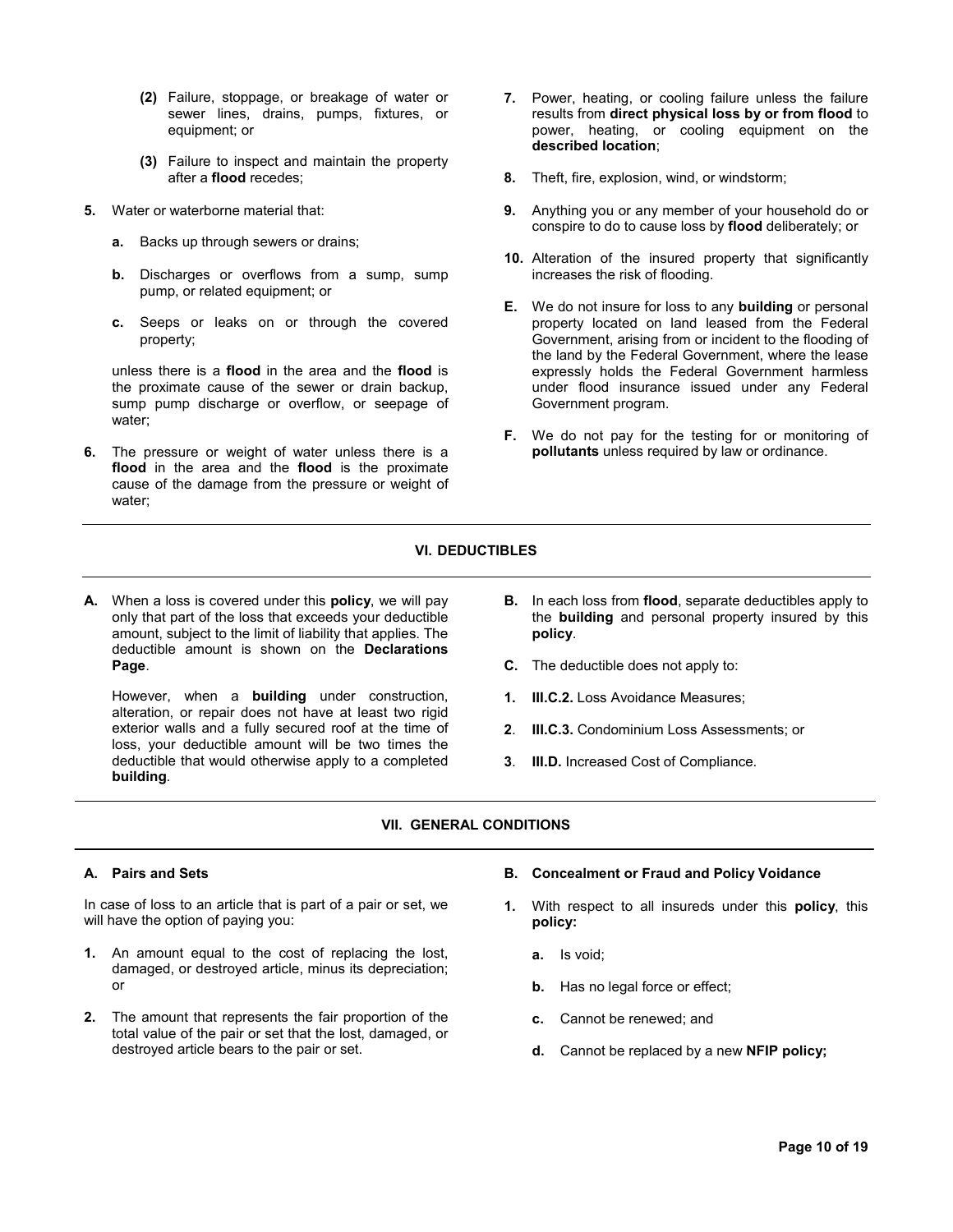if, before or after a loss, you or any other insured or your agent have at any time:

- **(1)** Intentionally concealed or misrepresented any material fact or circumstance;
- **(2)** Engaged in fraudulent conduct; or
- **(3)** Made false statements;

relating to this **policy** or any other **NFIP** insurance.

- **2.** This **policy** will be void as of the date the wrongful acts described in **B.1.** above were committed.
- **3.** Fines, civil penalties, and imprisonment under applicable Federal laws may also apply to the acts of fraud or concealment described above.
- **4.** This **policy** is also void for reasons other than fraud, misrepresentation, or wrongful act. This **policy** is void from its inception and has no legal force under the following conditions:
	- **a.** If the property is located in a community that was not participating in the **NFIP** on the **policy's** inception date and did not join or reenter the program during the **policy** term and before the loss occurred; or
	- **b.** If the property listed on the **application** is otherwise not eligible for coverage under the **NFIP**.

#### **C. Other Insurance**

- **1.** If a loss covered by this **policy** is also covered by other insurance that includes **flood** coverage not issued under the **Act**, we will not pay more than the amount of insurance that you are entitled to for lost, damaged, or destroyed property insured under this **policy** subject to the following:
	- **a.** We will pay only the proportion of the loss that the amount of insurance that applies under this **policy** bears to the total amount of insurance covering the loss, unless **C.1.b.** or **c.** immediately below applies.
	- **b.** If the other policy has a provision stating that it is excess insurance, this **policy** will be primary.
	- **c.** This **policy** will be primary (but subject to its own deductible) up to the deductible in the other **flood**  policy (except another policy as described in **C.1.b.** above). When the other deductible amount is reached, this **policy** will participate in the same proportion that the amount of insurance under this **policy** bears to the total amount of both policies, for the remainder of the loss.

**2.** If there is other insurance in the name of your **condominium association** covering the same property covered by this **policy**, then this **policy** will be in excess over the other insurance.

# **D. Amendments, Waivers, Assignment**

This **policy** cannot be changed nor can any of its provisions be waived without the express written consent of the Federal Insurance Administrator. No action that we take under the terms of this **policy** constitutes a waiver of any of our rights. You may assign this **policy** in writing when you transfer title of your property to someone else, except under these conditions:

- **1.** When this **policy** covers only personal property; or
- **2.** When this **policy** covers a structure during the course of construction.

# **E. Cancellation of Policy by You**

- **1.** You may cancel this **policy** in accordance with the applicable rules and regulations of the **NFIP**.
- **2.** If you cancel this **policy**, you may be entitled to a full or partial refund of premium also under the applicable rules and regulations of the **NFIP**.

#### **F. Nonrenewal of the Policy by Us**

Your **policy** will not be renewed:

- **1.** If the community where your covered property is located stops participating in the **NFIP;** or
- **2.** If your **building** has been declared ineligible under Section 1316 of the **Act**.

# **G. Reduction and Reformation of Coverage**

- **1.** If the premium we received from you was not enough to buy the kind and amount of coverage you requested, we will provide only the amount of coverage that can be purchased for the premium payment we received.
- **2.** The **policy** can be reformed to increase the amount of coverage resulting from the reduction described in **G.1.** above to the amount you requested as follows:
	- **a.** Discovery of insufficient premium or incomplete rating information before a loss.
		- **(1)** If we discover before you have a **flood** loss that your premium payment was not enough to buy the requested amount of coverage, we will send you and any mortgagee or trustee known to us a bill for the required additional premium for the current **policy** term (or that portion of the current **policy**  term following any endorsement changing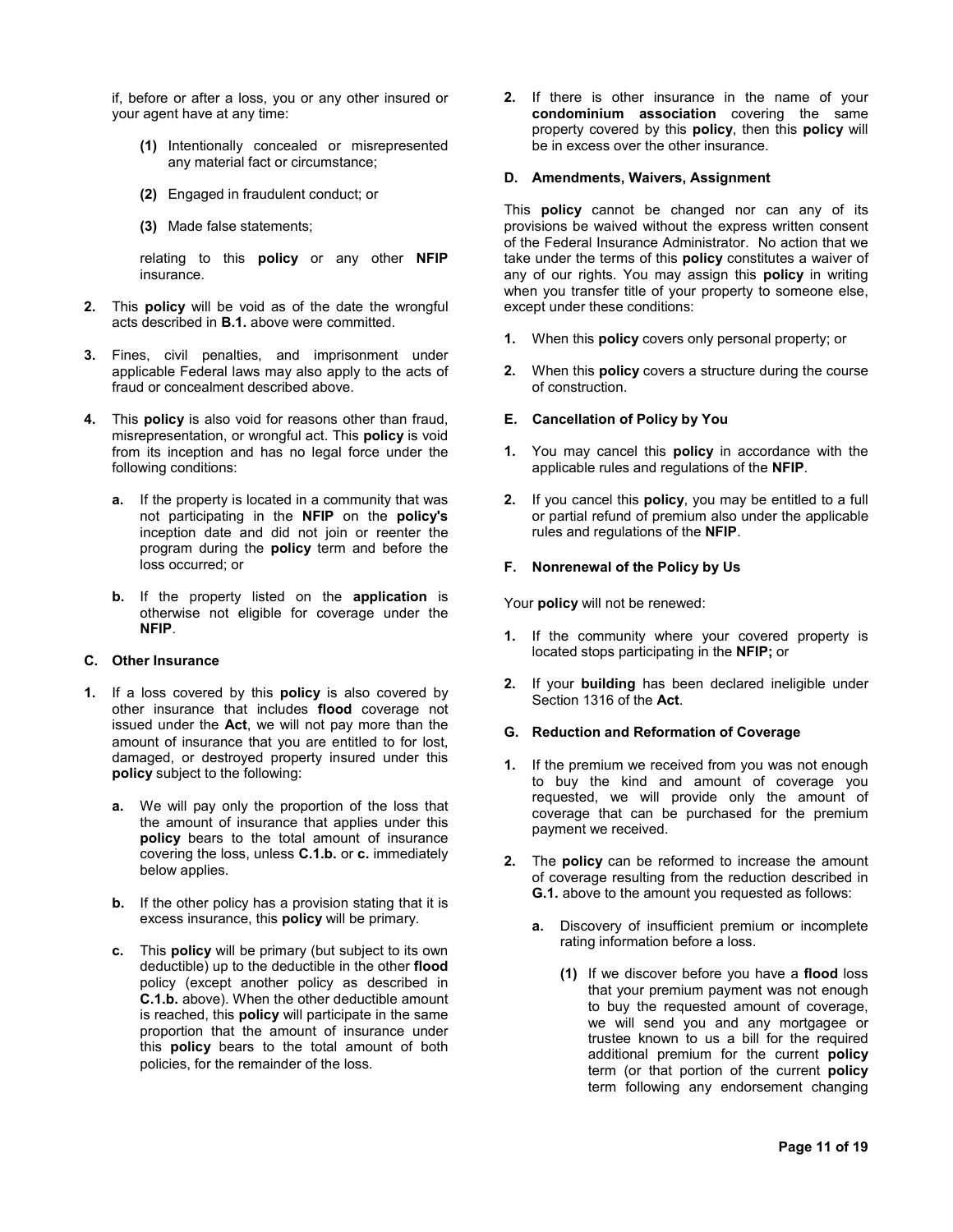the amount of coverage). If you or the mortgagee or trustee pay the additional premium within 30 days from the date of our bill, we will reform the **policy** to increase the amount of coverage to the originally requested amount effective to the beginning of the current **policy** term (or subsequent date of any endorsement changing the amount of coverage).

- **(2)** If we determine before you have a **flood** loss that the rating information we have is incomplete and prevents us from calculating the additional premium, we will ask you to send the required information. You must submit the information within 60 days of our request. Once we determine the amount of additional premium for the current **policy**  term, we will follow the procedure in **G.2.a.(1)** above.
- **(3)** If we do not receive the additional premium (or additional information) by the date it is due, the amount of coverage can only be increased by endorsement subject to any appropriate waiting period.
- **b.** Discovery of insufficient premium or incomplete rating information after a loss.
	- **(1)** If we discover after you have a **flood** loss that your premium payment was not enough to buy the requested amount of coverage, we will send you and any mortgagee or trustee known to us a bill for the required additional premium for the current and the prior **policy** terms. If you or the mortgagee or trustee pay the additional premium within 30 days from the date of our bill, we will reform the **policy** to increase the amount of coverage to the originally requested amount effective to the beginning of the prior **policy** term.
	- **(2)** If we discover after you have a **flood** loss that the rating information we have is incomplete and prevents us from calculating the additional premium, we will ask you to send the required information. You must submit the information before your claim can be paid. Once we determine the amount of additional premium for the current and prior **policy** terms, we will follow the procedure in **G.2.b.(1)** above.
	- **(3)** If we do not receive the additional premium by the date it is due, your flood insurance claim will be settled based on the reduced amount of coverage. The amount of coverage can only be increased by endorsement subject to any appropriate waiting period.

**3.** However, if we find that you or your agent intentionally did not tell us, or falsified, any important fact or circumstance or did anything fraudulent relating to this insurance, the provisions of Condition **B.** Concealment or Fraud and Policy Voidance apply.

# **H. Policy Renewal**

- **1.** This **policy** will expire at 12:01 a.m. on the last day of the **policy** term.
- **2.** We must receive the payment of the appropriate renewal premium within 30 days of the expiration date.
- **3.** If we find, however, that we did not place your renewal notice into the U.S. Postal Service, or if we did mail it, we made a mistake, e.g., we used an incorrect, incomplete, or illegible address, which delayed its delivery to you before the due date for the renewal premium, then we will follow these procedures:
	- **a.** If you or your agent notified us, not later than 1 year after the date on which the payment of the renewal premium was due, of nonreceipt of a renewal notice before the due date for the renewal premium, and we determine that the circumstances in the preceding paragraph apply, we will mail a second bill providing a revised due date, which will be 30 days after the date on which the bill is mailed.
	- **b.** If we do not receive the premium requested in the second bill by the revised due date, then we will not renew the **policy**. In that case, the **policy** will remain an expired **policy** as of the expiration date shown on the **Declarations Page**.
- **4.** In connection with the renewal of this **policy**, we may ask you during the **policy** term to recertify, on a Recertification Questionnaire we will provide to you, the rating information used to rate your most recent **application** for or renewal of insurance.

# **I. Conditions Suspending or Restricting Insurance**

We are not liable for loss that occurs while there is a hazard that is increased by any means within your control or knowledge.

# **J. Requirements in Case of Loss**

In case of a **flood** loss to insured property, you must:

- **1.** Give prompt written notice to us;
- **2.** As soon as reasonably possible, separate the damaged and undamaged property, putting it in the best possible order so that we may examine it;
- **3.** Prepare an inventory of damaged property showing the quantity, description, **actual cash value,** and amount of loss. Attach all bills, receipts, and related documents;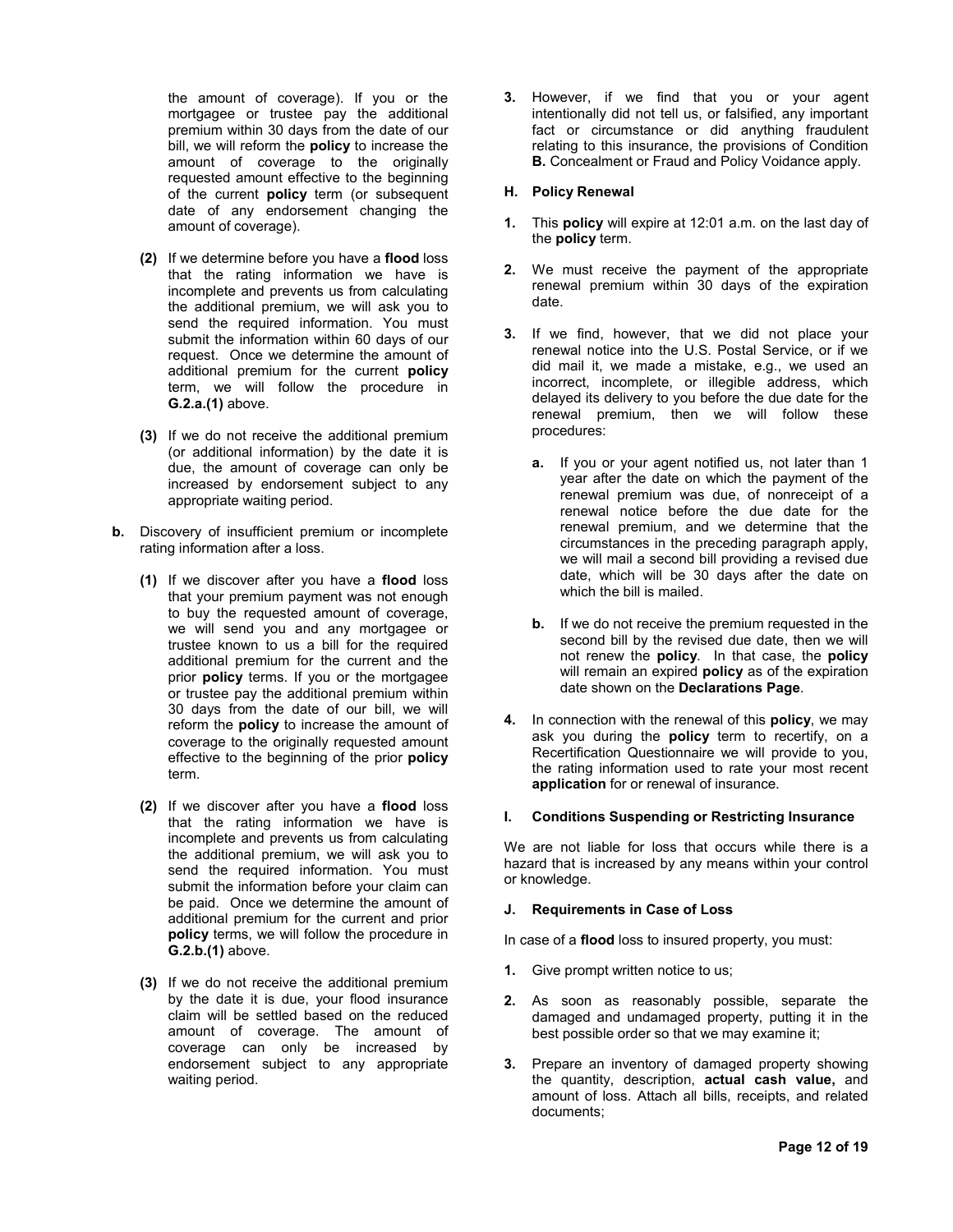- **4.** Within 60 days after the loss, send us a proof of loss, which is your statement of the amount you are claiming under the **policy** signed and sworn to by you, and which furnishes us with the following information:
	- **a.** The date and time of loss;
	- **b.** A brief explanation of how the loss happened;
	- **c.** Your interest (for example, "owner") and the interest, if any, of others in the damaged property;
	- **d.** Details of any other insurance that may cover the loss;
	- **e.** Changes in title or occupancy of the covered property during the term of the **policy**;
	- **f.** Specifications of damaged **buildings** and detailed repair estimates;
	- **g.** Names of mortgagees or anyone else having a lien, charge, or claim against the covered property;
	- **h.** Details about who occupied any insured **building** at the time of loss and for what purpose; and
	- **i.** The inventory of damaged personal property described in **J.3.** above.
- **5.** In completing the proof of loss, you must use your own judgment concerning the amount of loss and justify that amount.
- **6.** You must cooperate with the adjuster or representative in the investigation of the claim.
- **7.** The insurance adjuster whom we hire to investigate your claim may furnish you with a proof of loss form, and she or he may help you complete it. However, this is a matter of courtesy only, and you must still send us a proof of loss within 60 days after the loss even if the adjuster does not furnish the form or help you complete it.
- **8.** We have not authorized the adjuster to approve or disapprove claims or to tell you whether we will approve your claim.
- **9.** At our option, we may accept the adjuster's report of the loss instead of your proof of loss. The adjuster's report will include information about your loss and the damages you sustained. You must sign the adjuster's report. At our option, we may require you to swear to the report.

#### **K. Our Options After a Loss**

Options we may, in our sole discretion, exercise after loss include the following:

- **1.** At such reasonable times and places that we may designate, you must:
	- **a.** Show us or our representative the damaged property;
	- **b.** Submit to examination under oath, while not in the presence of another insured, and sign the same; and
	- **c.** Permit us to examine and make extracts and copies of:
		- **(1)** Any policies of property insurance insuring you against loss and the deed establishing your ownership of the insured real property;
		- **(2) Condominium association** documents including the Declarations of the **condominium**, its Articles of Association or Incorporation, Bylaws, rules and regulations, and other relevant documents if you are a **unit** owner in a **condominium building**; and
		- **(3)** All books of accounts, bills, invoices and other vouchers, or certified copies pertaining to the damaged property if the originals are lost.
- **2.** We may request, in writing, that you furnish us with a complete inventory of the lost, damaged, or destroyed property, including:
	- **a.** Quantities and costs;
	- **b. Actual cash values** or replacement cost (whichever is appropriate);
	- **c.** Amounts of loss claimed;
	- **d.** Any written plans and specifications for repair of the damaged property that you can reasonably make available to us; and
	- **e.** Evidence that prior **flood** damage has been repaired.
- **3.** If we give you written notice within 30 days after we receive your signed, sworn proof of loss, we may:
	- **a.** Repair, rebuild, or replace any part of the lost, damaged, or destroyed property with material or property of like kind and quality or its functional equivalent; and
	- **b.** Take all or any part of the damaged property at the value we agree upon or its appraised value.

# **L. No Benefit to Bailee**

No person or organization, other than you, having custody of covered property will benefit from this insurance.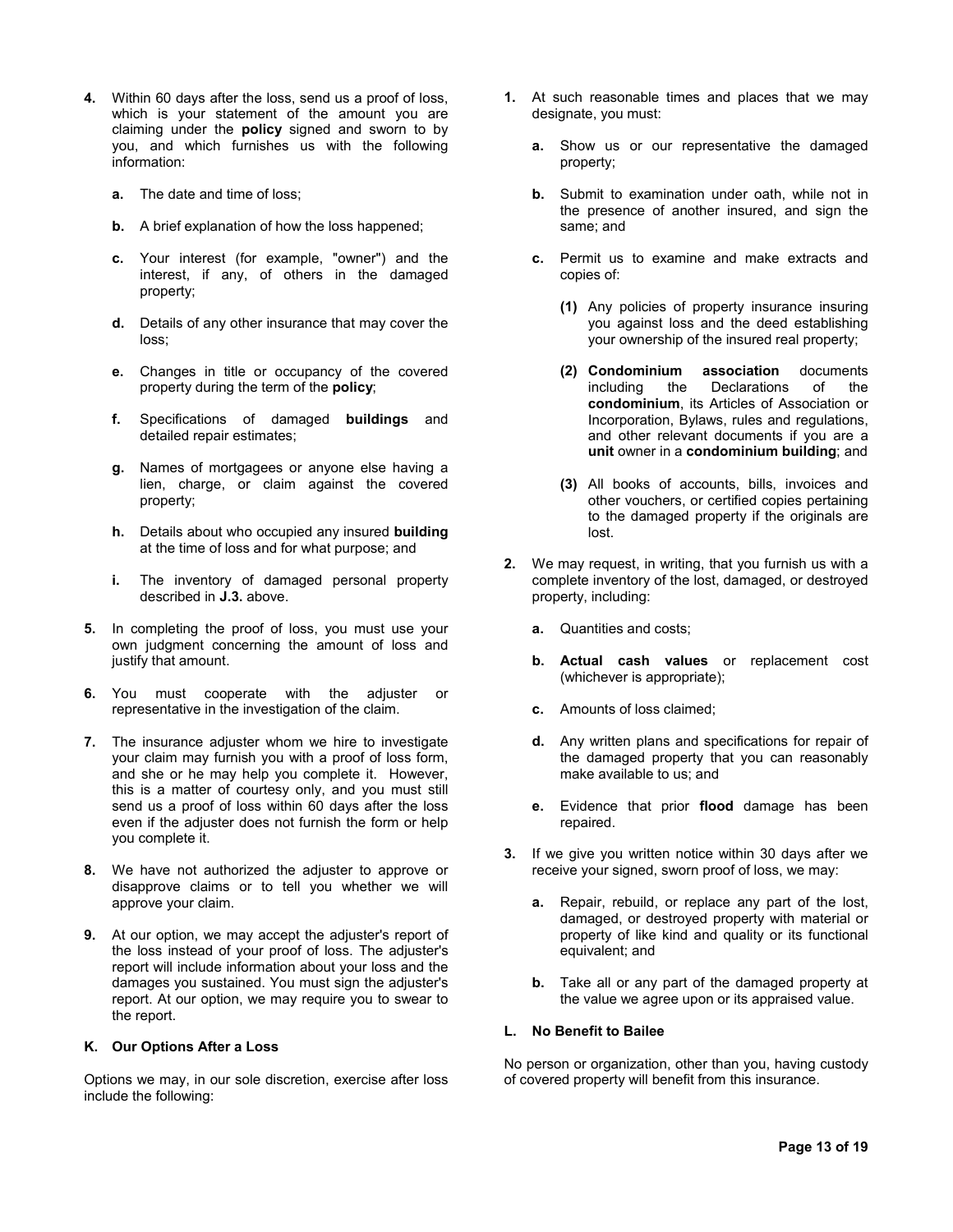# **M. Loss Payment**

- **1.** We will adjust all losses with you. We will pay you unless some other person or entity is named in the **policy** or is legally entitled to receive payment. Loss will be payable 60 days after we receive your proof of loss **(**or within 90 days after the insurance adjuster files an adjuster's report signed and sworn to by you in lieu of a proof of loss) and:
	- **a.** We reach an agreement with you;
	- **b.** There is an entry of a final judgment; or
	- **c.** There is a filing of an appraisal award with us, as provided in **VII.P**.
- **2.** If we reject your proof of loss in whole or in part you may:
	- **a.** Accept our denial of your claim;
	- **b.** Exercise your rights under this **policy**; or
	- **c.** File an amended proof of loss, as long as it is filed within 60 days of the date of the loss.

# **N. Abandonment**

You may not abandon to us damaged or undamaged property insured under this **policy**.

#### **O. Salvage**

We may permit you to keep damaged insured property after a loss, and we will reduce the amount of the loss proceeds payable to you under the **policy** by the value of the salvage.

# **P. Appraisal**

If you and we fail to agree on the **actual cash value** or, if applicable, replacement cost of your damaged property to settle upon the amount of loss, then either may demand an appraisal of the loss. In this event, you and we will each choose a competent and impartial appraiser within 20 days after receiving a written request from the other. The two appraisers will choose an umpire. If they cannot agree upon an umpire within 15 days, you or we may request that the choice be made by a judge of a court of record in the State where the covered property is located. The appraisers will separately state the **actual cash value,** the replacement cost, and the amount of loss to each item**.** If the appraisers submit a written report of an agreement to us, the amount agreed upon will be the amount of loss. If they fail to agree, they will submit their differences to the umpire. A decision agreed to by any two will set the amount of **actual cash value** and loss, or if it applies, the replacement cost and loss.

Each party will:

**1.** Pay its own appraiser; and

**2.** Bear the other expenses of the appraisal and umpire equally.

# **Q. Mortgage Clause**

The word "mortgagee" includes trustee.

Any loss payable under Coverage **A** - Building Property will be paid to any mortgagee of whom we have actual notice as well as any other mortgagee or loss payee determined to exist at the time of loss, and you, as interests appear. If more than one mortgagee is named, the order of payment will be the same as the order of precedence of the mortgages.

If we deny your claim, that denial will not apply to a valid claim of the mortgagee, if the mortgagee:

- **1.** Notifies us of any change in the ownership or occupancy, or substantial change in risk of which the mortgagee is aware;
- **2.** Pays any premium due under this **policy** on demand if you have neglected to pay the premium; and
- **3.** Submits a signed, sworn proof of loss within 60 days after receiving notice from us of your failure to do so.

All of the terms of this **policy** apply to the mortgagee.

The mortgagee has the right to receive loss payment even if the mortgagee has started foreclosure or similar action on the **building**.

If we decide to cancel or not renew this **policy,** it will continue in effect for the benefit of the mortgagee only for 30 days after we notify the mortgagee of the cancellation or nonrenewal.

If we pay the mortgagee for any loss and deny payment to you, we are subrogated to all the rights of the mortgagee granted under the mortgage on the property. Subrogation will not impair the right of the mortgagee to recover the full amount of the mortgagee's claim.

# **R. Suit Against Us**

You may not sue us to recover money under this **policy** unless you have complied with all the requirements of the **policy**. If you do sue, you must start the suit within 1 year after the date of the written denial of all or part of the claim, and you must file the suit in the United States District Court of the district in which the insured property was located at the time of loss. This requirement applies to any claim that you may have under this **policy** and to any dispute that you may have arising out of the handling of any claim under the **policy**.

# **S. Subrogation**

Whenever we make a payment for a loss under this **policy**, we are subrogated to your right to recover for that loss from any other person. That means that your right to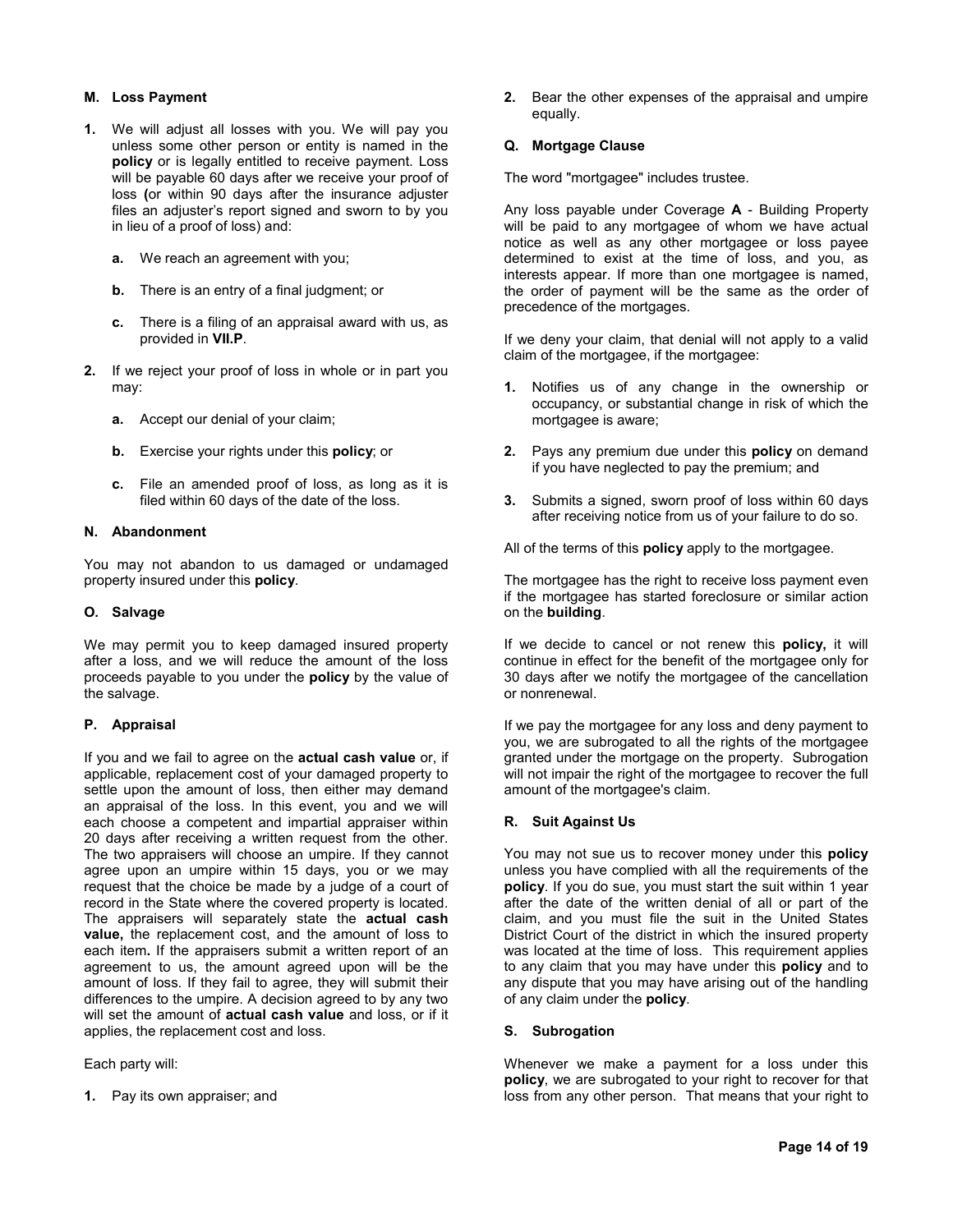recover for a loss that was partly or totally caused by someone else is automatically transferred to us, to the extent that we have paid you for the loss. We may require you to acknowledge this transfer in writing. After the loss, you may not give up our right to recover this money or do anything that would prevent us from recovering it. If you make any claim against any person who caused your loss and recover any money, you must pay us back first before you may keep any of that money.

# **T. Continuous Lake Flooding**

- **1.** If your insured **building** has been flooded by rising lake waters continuously for 90 days or more and it appears reasonably certain that a continuation of this flooding will result in a covered loss to the insured **building** equal to or greater than the **building policy** limits plus the deductible or the maximum payable under the **policy** for any one **building** loss, we will pay you the lesser of these two amounts without waiting for the further damage to occur if you sign a release agreeing:
	- **a.** To make no further claim under this **policy;**
	- **b.** Not to seek renewal of this **policy**;
	- **c.** Not to apply for any flood insurance under the **Act** for property at the **described location;** and
	- **d.** Not to seek a premium refund for current or prior terms.

If the **policy** term ends before the insured **building** has been flooded continuously for 90 days, the provisions of this paragraph **T.1.** will apply when the insured **building** suffers a covered loss before the **policy** term ends.

- **2.** If your insured **building** is subject to continuous lake flooding from a closed basin lake, you may elect to file a claim under either paragraph **T.1.** above or paragraph **T.2.** (A "closed basin lake" is a natural lake from which water leaves primarily through evaporation and whose surface area now exceeds or has exceeded 1 square mile at any time in the recorded past. Most of the nation's closed basin lakes are in the western half of the United States, where annual evaporation exceeds annual precipitation and where lake levels and surface areas are subject to considerable fluctuation due to wide variations in the climate. These lakes may overtop their basins on rare occasions.) Under this paragraph **T.2.** we will pay your claim as if the **building**  is a total loss even though it has not been continuously inundated for 90 days, subject to the following conditions:
	- **a.** Lake **flood** waters must damage or imminently threaten to damage your **building**.
	- **b.** Before approval of your claim, you must:
- **(1)** Agree to a claim payment that reflects your buying back the salvage on a negotiated basis; and
- **(2)** Grant the conservation easement described in FEMA's "Policy Guidance for Closed Basin Lakes," to be recorded in the office of the local recorder of deeds. FEMA, in consultation with the community in which the property is located, will identify on a map an area or areas of special consideration (ASC) in which there is a potential for **flood** damage from continuous lake flooding. FEMA will give the community the agreed-upon map showing the ASC. This easement will only apply to that portion of the property in the ASC. It will allow certain agricultural and recreational uses of the land. The only structures that it will allow on any portion of the property within the ASC are certain simple agricultural and recreational structures. If any of these allowable structures are insurable buildings under the **NFIP** and are insured under the **NFIP**, they will not be eligible for the benefits of this paragraph **T.2.** If a U.S. Army Corps of Engineers certified **flood** control project or otherwise certified **flood** control project later protects the property, FEMA will, upon request, amend the ASC to remove areas protected by those projects. The restrictions of the easement will then no longer apply to any portion of the property removed from the ASC; and
- **(3)** Comply with paragraphs **T.1.a.** through **T.1.d.** above.
- **c.** Within 90 days of approval of your claim, you must move your **building** to a new location outside the ASC. FEMA will give you an additional 30 days to move if you show that there is sufficient reason to extend the time.
- **d.** Before the final payment of your claim, you must acquire an elevation certificate and a floodplain development permit from the local floodplain administrator for the new location of your **building**.
- **e.** Before the approval of your claim, the community having jurisdiction over your **building** must:
	- **(1)** Adopt a permanent land use ordinance, or a temporary moratorium for a period not to exceed 6 months to be followed immediately by a permanent land use ordinance, that is consistent with the provisions specified in the easement required in paragraph **T.2.b.** above.
	- **(2)** Agree to declare and report any violations of this ordinance to FEMA so that under Section 1316 of the National Flood Insurance Act of 1968, as amended, flood insurance to the **building** can be denied; and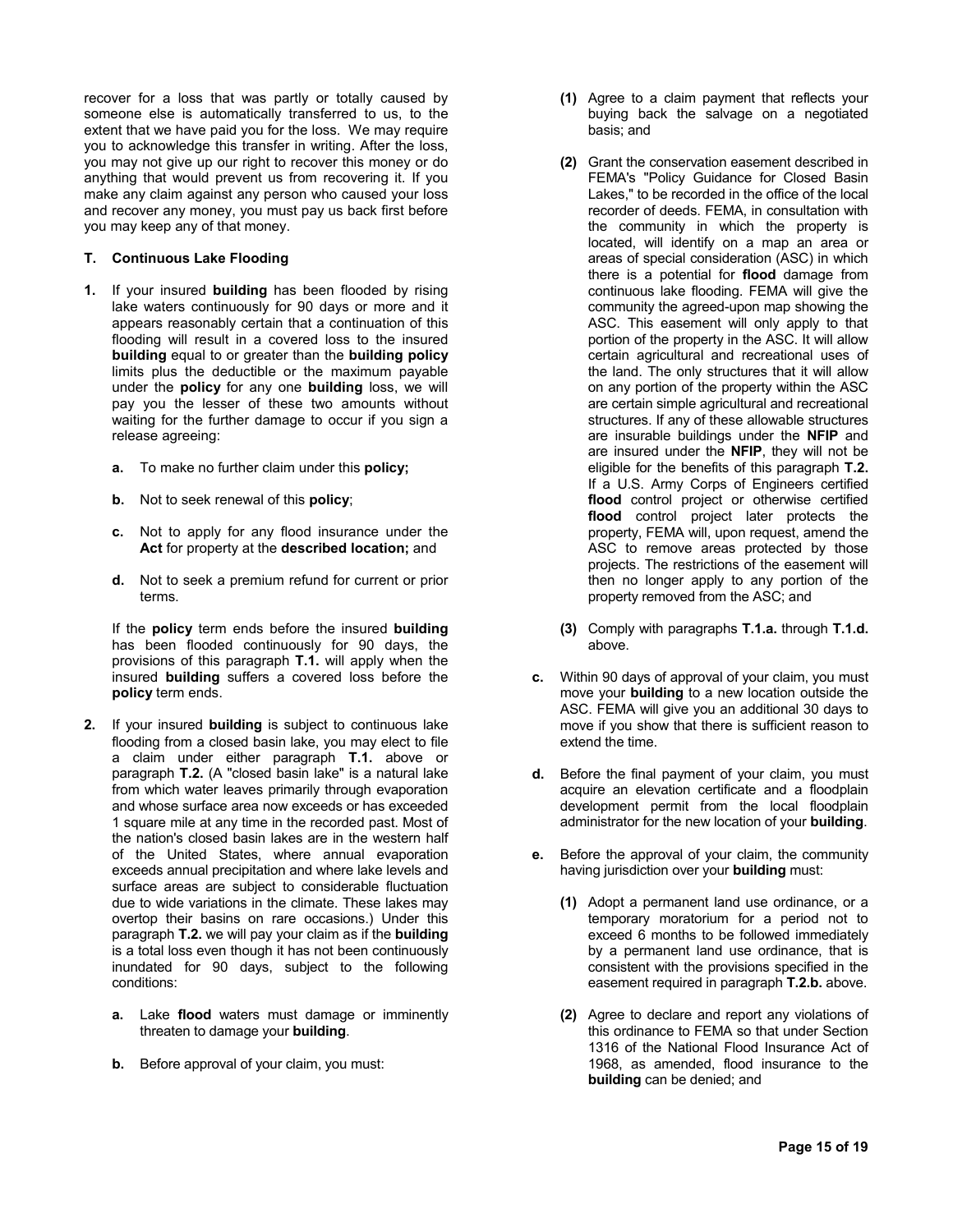- **(3)** Agree to maintain as deed-restricted, for purposes compatible with open space or agricultural or recreational use only, any affected property the community acquires an interest in. These deed restrictions must be consistent with the provisions of paragraph **T.2.b.** above, except that, even if a certified project protects the property, the land use restrictions continue to apply if the property was acquired under the Hazard Mitigation Grant Program or the Flood Mitigation Assistance Program. If a nonprofit land trust organization receives the property as a donation, that organization must maintain the property as deed-restricted, consistent with the provisions of paragraph **T.2.b.** above.
- **f.** Before the approval of your claim, the affected State must take all action set forth in FEMA's "Policy Guidance for Closed Basin Lakes."
- **g.** You must have **NFIP** flood insurance coverage continuously in effect from a date established by FEMA until you file a claim under paragraph **T.2.** If a subsequent owner buys **NFIP** insurance that goes into effect within 60 days of the date of transfer of title, any gap in coverage during that 60-day period will not be a violation of this continuous coverage requirement. For the purpose of honoring a claim under this paragraph **T.2.**, we will not consider to be in effect any increased coverage that became effective after the date established by FEMA. The exception to this is any increased coverage in the amount suggested by your insurer as an inflation adjustment.
- **h.** This paragraph **T.2.** will be in effect for a community when the FEMA Regional Director for the affected region provides to the community, in writing, the following:
	- **(1)** Confirmation that the community and the State are in compliance with the conditions in paragraphs **T.2.e.** and **T.2.f.** above; and
	- **(2)** The date by which you must have flood insurance in effect.

# **U. Duplicate Policies Not Allowed**

**1.** We will not insure your property under more than one **NFIP policy**.

If we find that the duplication was not knowingly created, we will give you written notice. The notice will advise you that you may choose one of several options under the following procedures:

**a.** If you choose to keep in effect the **policy** with the earlier effective date, you may also choose to add the coverage limits of the later **policy** to the limits of the earlier **policy**. The change will become effective as of the effective date of the later **policy**.

**b.** If you choose to keep in effect the **policy** with the later effective date, you may also choose to add the coverage limits of the earlier **policy** to the limits of the later **policy**. The change will be effective as of the effective date of the later **policy**.

In either case, you must pay the pro rata premium for the increased coverage limits within 30 days of the written notice. In no event will the resulting coverage limits exceed the permissible limits of coverage under the **Act** or your insurable interest, whichever is less.

We will make a refund to you, according to applicable **NFIP** rules, of the premium for the **policy** not being kept in effect.

**2.** Your option under Condition **U.** Duplicate Policies Not Allowed to elect which **NFIP policy** to keep in effect does not apply when duplicates have been knowingly created. Losses occurring under such circumstances will be adjusted according to the terms and conditions of the earlier **policy**. The **policy** with the later effective date will be canceled.

# **V. Loss Settlement**

**1. Introduction** 

This **policy** provides three methods of settling losses: Replacement Cost, Special Loss Settlement, and **Actual Cash Value**. Each method is used for a different type of property, as explained in **a.-c.** below.

- **a.** Replacement Cost loss settlement, described in **V.2.** below, applies to a single-family **dwelling** provided:
	- **(1)** It is your principal residence, which means that, at the time of loss, you or your spouse lived there for at least 80 percent of:
		- **(a)** The 365 days immediately preceding the loss; or
		- **(b)** The period of your ownership, if you owned the **dwelling** for less than 365 days; and
	- **(2)** At the time of loss, the amount of insurance in this **policy** that applies to the **dwelling** is 80 percent or more of its full replacement cost immediately before the loss, or is the maximum amount of insurance available under the **NFIP.**
- **b.** Special loss settlement, described in **V.3.** below, applies to a single-family **dwelling** that is a manufactured or mobile home or a travel trailer.
- **c. Actual Cash Value** loss settlement applies to a single-family **dwelling** not subject to replacement cost or special loss settlement, and to the property listed in **V.4.** below.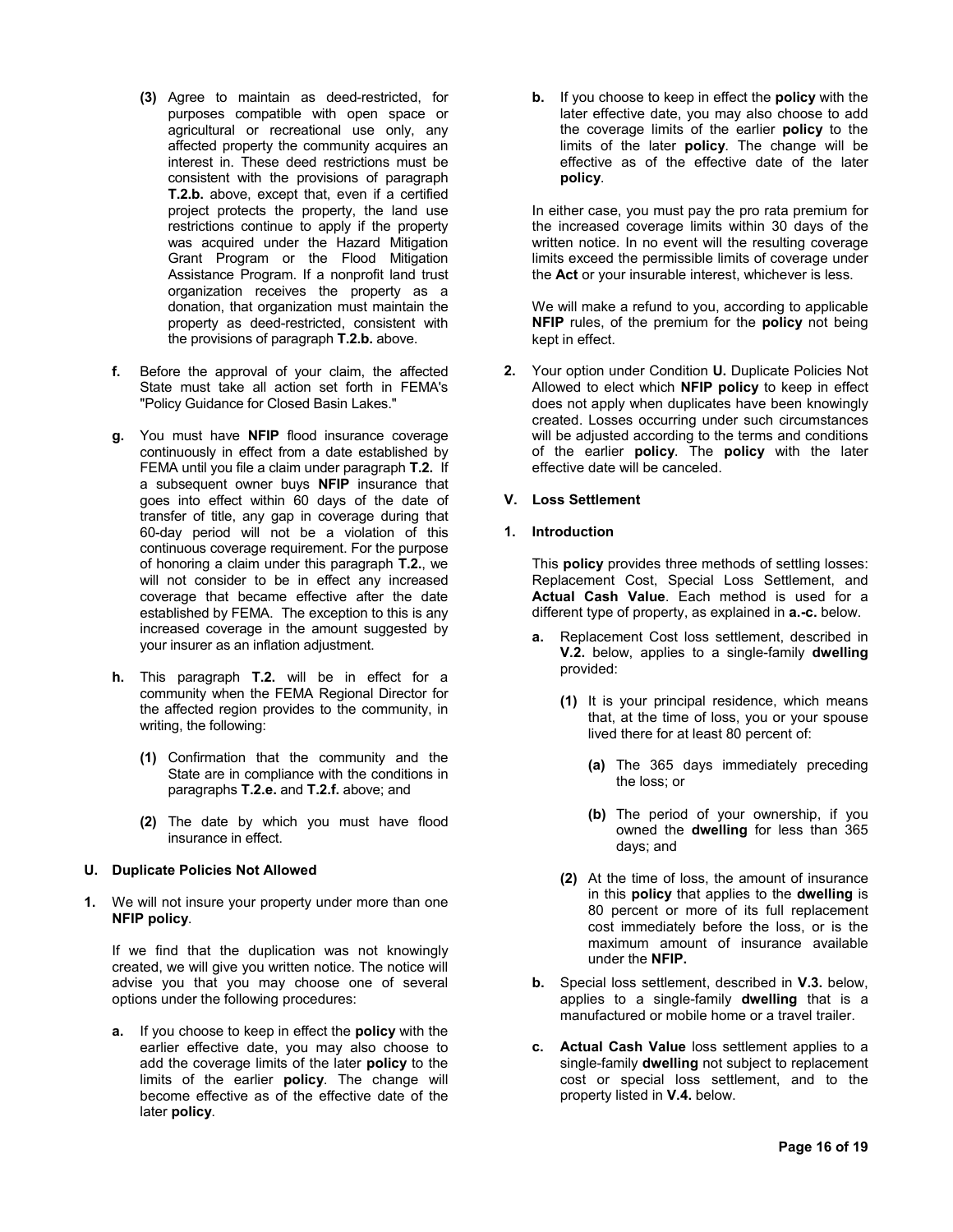#### **2. Replacement Cost Loss Settlement**

The following loss settlement conditions apply to a single-family **dwelling** described in **V.1.a.** above:

- **a.** We will pay to repair or replace the damaged **dwelling** after application of the deductible and without deduction for depreciation, but not more than the least of the following amounts:
	- **(1)** The **building** limit of liability shown on your **Declarations Page;**
	- **(2)** The replacement cost of that part of the **dwelling** damaged, with materials of like kind and quality, and for like use; or
	- **(3)** The necessary amount actually spent to repair or replace the damaged part of the **dwelling** for like use.
- **b.** If the **dwelling** is rebuilt at a new location, the cost described above is limited to the cost that would have been incurred if the **dwelling** had been rebuilt at its former location.
- **c.** When the full cost of repair or replacement is more than \$1,000 or more than 5 percent of the whole amount of insurance that applies to the **dwelling**, we will not be liable for any loss under **V.2.a.** above or **V.4.a.(2)** below unless and until actual repair or replacement is completed.
- **d.** You may disregard the replacement cost conditions above and make claim under this **policy** for loss to **dwellings** on an **actual cash value** basis. You may then make claim for any additional liability according to **V.2.a., b.,** and **c.** above, provided you notify us of your intent to do so within 180 days after the date of loss.
- **e.** If the community in which your **dwelling** is located has been converted from the **Emergency Program** to the **Regular Program** during the current **policy** term, then we will consider the maximum amount of available **NFIP** insurance to be the amount that was available at the beginning of the current **policy** term.

#### **3. Special Loss Settlement**

- **a.** The following loss settlement conditions apply to a single-family **dwelling** that:
	- **(1)** Is a manufactured or mobile home or a travel trailer, as defined in **II.B.6.b.** and **II.B.6.c.**;
	- **(2)** Is at least 16 feet wide when fully assembled and has an area of at least 600 square feet within its perimeter walls when fully assembled; and
- **(3)** Is your principal residence, as specified in **V.1.a.(1)** above.
- **b.** If such a **dwelling** is totally destroyed or damaged to such an extent that, in our judgment, it is not economically feasible to repair, at least to its predamage condition, we will, at our discretion, pay the least of the following amounts:
	- **(1)** The lesser of the replacement cost of the **dwelling** or 1.5 times the **actual cash value,** or
	- **(2)** The **building** limit of liability shown on your **Declarations Page.**
- **c.** If such a **dwelling** is partially damaged and, in our judgment, it is economically feasible to repair it to its predamage condition, we will settle the loss according to the Replacement Cost conditions in paragraph **V.2.** above.

#### **4. Actual Cash Value Loss Settlement**

The types of property noted below are subject to **actual cash value** [or in the case of **V.4.a.(2)** below, proportional] loss settlement.

- **a.** A **dwelling**, at the time of loss, when the amount of insurance on the **dwelling** is both less than 80 percent of its full replacement cost immediately before the loss and less than the maximum amount of insurance available under the **NFIP.** In that case**,** we will pay the greater of the following amounts, but not more than the amount of insurance that applies to that **dwelling**:
	- **(1)** The **actual cash value**, as defined in **II.B.2.,** of the damaged part of the **dwelling**; or
	- **(2)** A proportion of the cost to repair or replace the damaged part of the **dwelling**, without deduction for physical depreciation and after application of the deductible.

This proportion is determined as follows: If 80 percent of the full replacement cost of the **dwelling** is less than the maximum amount of insurance available under the **NFIP**, then the proportion is determined by dividing the actual amount of insurance on the **dwelling** by the amount of insurance that represents 80 percent of its full replacement cost. But if 80 percent of the full replacement cost of the **dwelling** is greater than the maximum amount of insurance available under the **NFIP**, then the proportion is determined by dividing the actual amount of insurance on the **dwelling** by the maximum amount of insurance available under the **NFIP**.

- **b.** A two-, three-, or four-family **dwelling.**
- **c.** A **unit** that is not used exclusively for singlefamily **dwelling** purposes.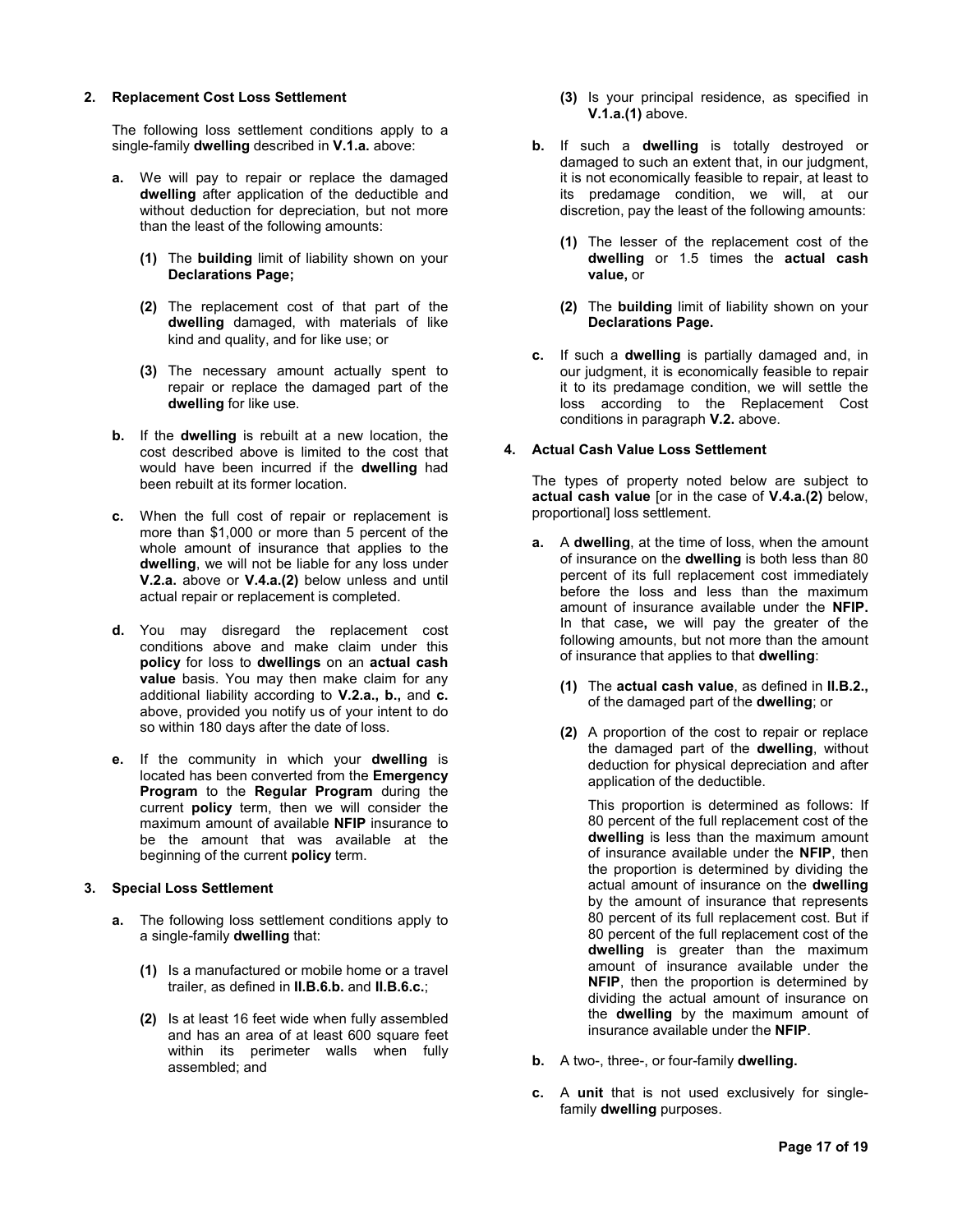- **d.** Detached garages.
- **e.** Personal property.
- **f.** Appliances, carpets, and carpet pads.
- **g.** Outdoor awnings, outdoor antennas or aerials of any type, and other outdoor equipment.
- **h.** Any property covered under this **policy** that is abandoned after a loss and remains as debris anywhere on the **described location**.
- **i.** A **dwelling** that is not your principal residence.

#### **5. Amount of Insurance Required**

To determine the amount of insurance required for a **dwelling** immediately before the loss, do not include the value of:

- **a.** Footings, foundations, piers, or any other structures or devices that are below the undersurface of the lowest basement floor and support all or part of the **dwelling;**
- **b.** Those supports listed in **V.5.a.** above that are below the surface of the ground inside the foundation walls if there is no basement; and
- **c.** Excavations and underground flues, pipes, wiring, and drains.

The Coverage **D** - Increased Cost of Compliance limit of liability is not included in the determination of the amount of insurance required.

# **VIII. LIBERALIZATION CLAUSE**

If we make a change that broadens your coverage under this edition of our **policy,** but does not require any additional premium, then that change will automatically apply to your insurance as of the date we implement the change, provided that this implementation date falls within 60 days before, or during, the **policy** term stated on the **Declarations Page**.

# **IX. WHAT LAW GOVERNS**

 $\mathcal{L}_\mathcal{L} = \mathcal{L}_\mathcal{L} = \mathcal{L}_\mathcal{L} = \mathcal{L}_\mathcal{L} = \mathcal{L}_\mathcal{L} = \mathcal{L}_\mathcal{L} = \mathcal{L}_\mathcal{L} = \mathcal{L}_\mathcal{L} = \mathcal{L}_\mathcal{L} = \mathcal{L}_\mathcal{L} = \mathcal{L}_\mathcal{L} = \mathcal{L}_\mathcal{L} = \mathcal{L}_\mathcal{L} = \mathcal{L}_\mathcal{L} = \mathcal{L}_\mathcal{L} = \mathcal{L}_\mathcal{L} = \mathcal{L}_\mathcal{L}$ 

This **policy** and all disputes arising from the handling of any claim under the **policy** are governed exclusively by the flood insurance regulations issued by FEMA, the National Flood Insurance Act of 1968, as amended (42 U.S.C. 4001, et seq.), and Federal common law.

IN WITNESS WHEREOF, we have signed this **policy** below and hereby enter into this Insurance Agreement.

In 21. Wallstod

David I. Maurstad Acting Administrator, National Flood Insurance Program Federal Emergency Management Agency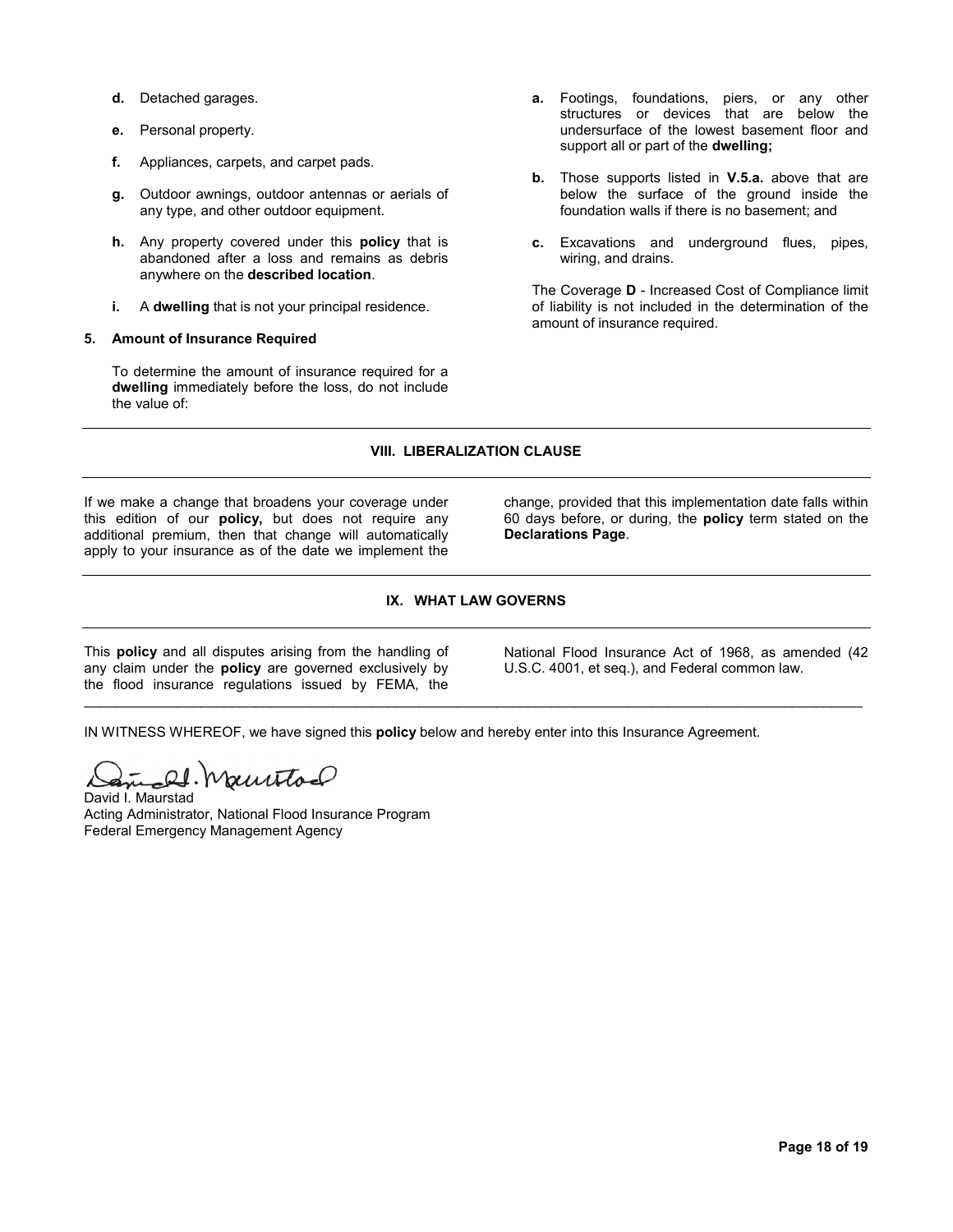# **CLAIM GUIDELINES IN CASE OF A FLOOD**  \_\_\_\_\_\_\_\_\_\_\_\_\_\_\_\_\_\_\_\_\_\_\_\_\_\_\_\_\_\_\_\_\_\_\_\_\_\_\_\_\_\_\_\_\_\_\_\_\_\_\_\_\_\_\_\_\_\_\_\_\_\_\_\_\_\_\_\_\_\_\_\_\_\_\_\_\_\_\_\_\_\_\_\_\_\_

\_\_\_\_\_\_\_\_\_\_\_\_\_\_\_\_\_\_\_\_\_\_\_\_\_\_\_\_\_\_\_\_\_\_\_\_\_\_\_\_\_\_\_\_\_\_\_\_\_\_\_\_\_\_\_\_\_\_\_\_\_\_\_\_\_\_\_\_\_\_\_\_\_\_\_\_\_\_\_\_\_\_\_\_\_\_

For the protection of you and your family, the following claim guidelines are provided by the National Flood Insurance Program (NFIP). If you are ever in doubt as to what action is needed, consult your insurance representative or call the NFIP toll-free at 1-800-638-6620 or on the TDD line at 1-800-447-9487.

Know your insurance representative's name and telephone number. List them here for fast reference:

Insurance Representative

Representative's Phone Number

- -Notify us or your insurance representative, in writing, as soon as possible after the flood.
- - If you report to your insurance representative, remind him or her to assign the claim to an NFIPapproved claims adjuster. The NFIP pays for the services of the independent claims adjuster assigned to your claim.
- - Determine the independent claims adjuster assigned to your claim and contact him or her if you have not been contacted within 24 hours after you reported the claim to your insurance representative.
- $\bullet$  As soon as possible, separate damaged property from undamaged property so that damage can be inspected and evaluated.
- $\bullet$  Discuss with the claims adjuster any need you may have for an advance or partial payment for your loss.
- - To help the claims adjuster, try to take photographs of the outside of the premises showing the flooding and the damage and photographs of the inside of the premises showing the height of the water and the damaged property.
- - Place all account books, financial records, receipts, and other loss verification material in a safe place for examination and evaluation by the claims adjuster.
- - Work cooperatively and promptly with the claims adjuster to determine and document all claim items. Be prepared to advise the claims adjuster of the cause and responsible party**(**ies), if the flooding resulted from other than natural cause.
- - Make sure that the claims adjuster fully explains, and that you fully understand, all allowances and procedures for processing claim payments on the basis of your proof of loss. This policy requires you to send us detailed proof of loss within 60 days after the loss.
- - Any and all coverage problems and claim allowance restrictions must be communicated directly from the NFIP. Claims adjusters are not authorized to approve or deny claims; their job is to report to the NFIP on the elements of flood cause and damage.

At our option, we may accept an adjuster's report of the loss instead of your proof of loss. The adjuster's report will include information about your loss and the damages to your insured property. You must sign the adjuster's report. At our option, we may require you to swear to the report.